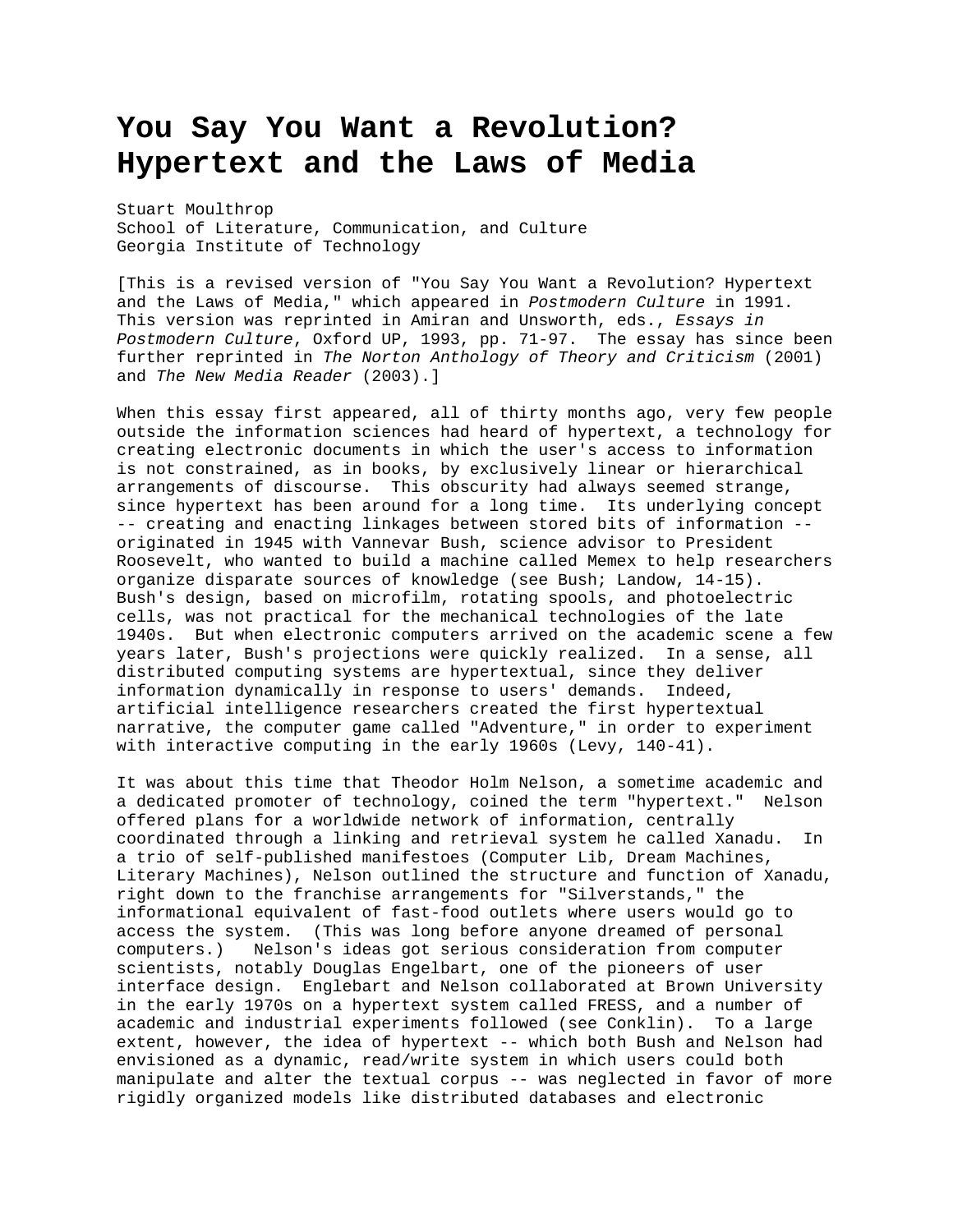libraries, systems that operate primarily in a read-only retrieval mode. To Nelson, hypertext and other forms of interactive computing represented a powerful force for social change. "Tomorrow's hypertext systems have immense political ramifications," he wrote in Literary Machines (3/19). Yet no one seemed particularly interested in exploring those ramifications, at least not until the mid-1980s, when the personal computer business went ballistic.

1987: the annus mirabilis of hypertext. Many strange and wonderful things happened in and around that year. Nelson's underground classics, Computer Lib and Dream Machines, were published by Microsoft Press; Nelson himself joined Autodesk, an industry leader in software development, which announced plans to support Xanadu as a commercial enterprise; the Association for Computing Machinery sponsored the first of its international conferences on hypertext; and most important, Apple Computer began giving away HyperCard, an object-oriented hypertext system, to anyone who owned a Macintosh personal computer. HyperCard is the Model T of hypertext: relatively cheap (originally free), simple to operate (being largely an extension of the Macintosh's graphical user interface), quite crude compared to more state-of-the-art products, but still enormously powerful. In the late 1980s it seemed plausible that HyperCard and other personal computer applications would usher in a new paradigm for textual communication, the logical step beyond desktop publishing to all-electronic documents containing multiple pathways of expression (Bolter, 11).

It has now been six years since that great unveiling of hypertext, and no such "digital revolution" has arrived. At one point, sources in the personal computer industry foresaw a burgeoning market for "stackware" and other hypertextually organized products; nothing of the kind has materialized. Instead, the most commercially ambitious application of HyperCard in electronic publishing has been the Voyager Company's line of "Expanded Books," based exclusively on print titles and carefully designed to duplicate the look and function of traditional books (Stansberry, 54). True, the hypertext concept has finally received some attention from humanist academics. Jay David Bolter's Writing Space (1991) outlines a historical view of hypertext as the successor to print technology (and with Nelson's Literary Machines is one of the first studies of hypertext to be presented in hypertextual form). George Landow's Hypertext (1992) places developments in electronic writing within the context of poststructuralist criticism and postmodern culture. The spectre of hypertextual fiction has even been raised by the novelist Robert Coover in the New York Times Book Review (see "The End of Books"). But paradoxically (or as fate would have it), this recognition comes when hypertext is no longer what one of my colleagues calls a "bleeding edge" technology. Indeed, much of the cachŽ seems to have bled out of hypertext, which has been bumped from the limelight by hazier and more glamorous obsessions: cyberspace, virtual reality, and the Information Highway.

Such changes of fashion seem to be a natural hazard of the postmodern territory -- taking post modo at its most literal, to mean "after the now" or the next thing. Staring down at our desktop, laptop, or palmtop machines -- which we know will be obsolete long before we have paid for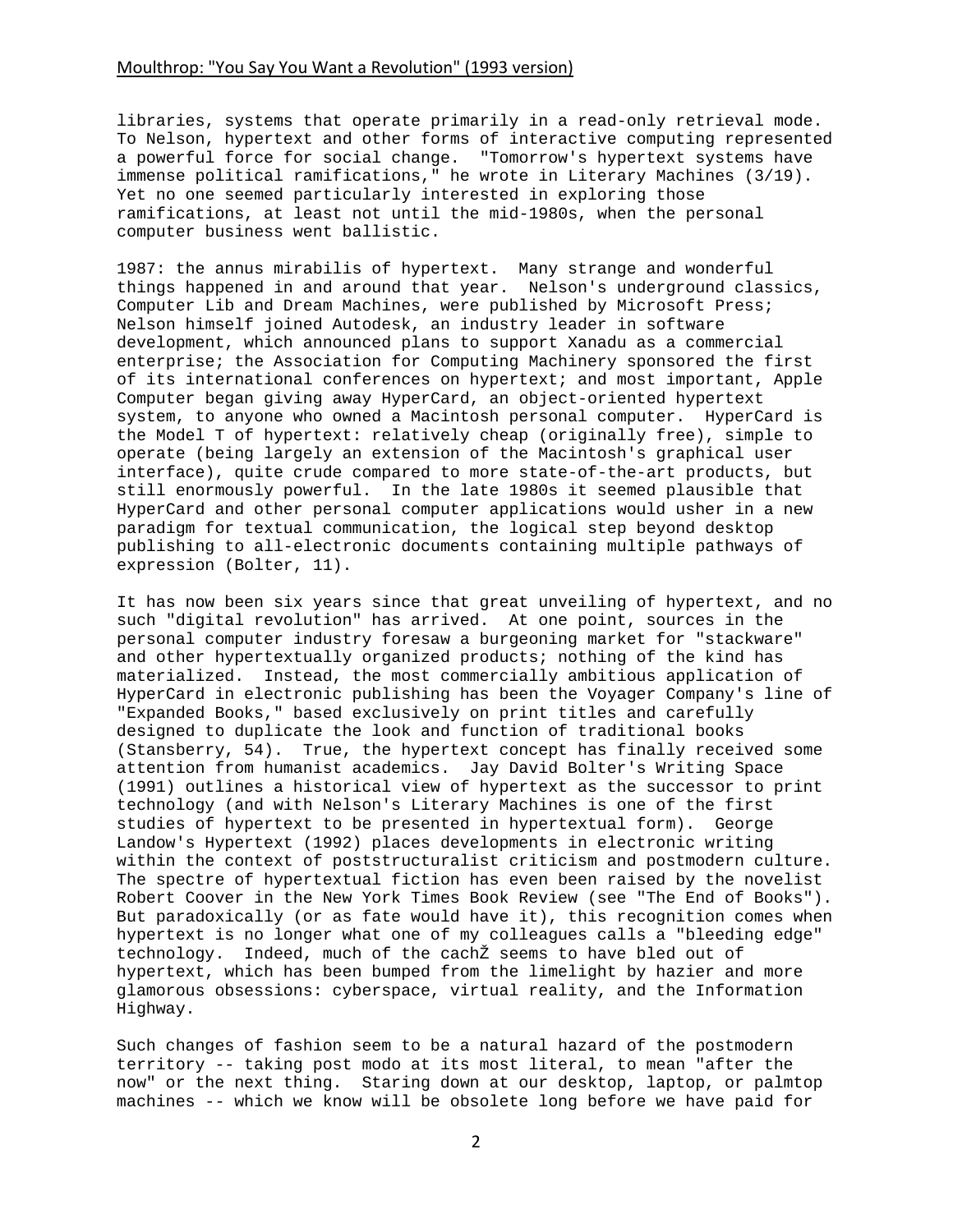them -- those of us in the information elite, cadres of Fred Pfeil's "Yuppie PMC," will always desire the next thing.(Pfeil, 98). Not for nothing have we spun out Star Trek, our true space Odyssey, into a "Next Generation." We are the generation (and generators) of nextness. Or so Steve Jobs once assumed, somewhat to his present chagrin. Possibly hypertext, like Jobs's sophisticated NeXT computer, represents an idea that hasn't quite come to the mainstream of postmodern culture, a precocious curio destined to be dug up years from now and called "strangely ahead of its time." Unfortunately, as Ted Nelson can testify, he and hypertext have been through this experience once already.

Perhaps the problem lies not in our technologies or the things we want to do with them, but in our misunderstanding of technological history. Some of us keep saying, as I note in this essay, that we need a revolution, a paradigm shift, a total uprooting of the old information order -- an apocalyptic rupture or "blessŽd break," as Robert Lowell once put it. And yet that is not what we have received, at least so far. Maybe we suffer this disappointment because we do not understand what we are asking for. What could "revolution" mean in a postmodern context? We might look for answers in Baudrillard, Lyotard, Donna Haraway, or Hakim Bey; but Hollywood, as usual, has the best line. J.F. Lawton's screenplay for Under Siege, last summer's Steven Seagall vehicle, includes an enlightening exchange between a CIA spymaster (played by Nick Mancuso) and a rebellious terrorist formerly in his employ (Tommie Lee Jones). The spook chides the terrorist, reminding him that the sixties are over, "the Movement is dead." Jones's character replies: "Yes! Of course! Hence the name: 'Movement.' It moves a certain distance, then it stops. Revolution gets its name by always coming back around -- in your face. "

Perhaps hypertext is just another movement. On one level, it is hard to discriminate between hypertext, virtual reality, and next year's interactive cable systems. All three seem to move in the same general direction, attempting to increase and enrich our consumption of information. But as Andrew Ross has noted, technologies of this type portend large consequences (Strange Weather 88). Potentially at least, they threaten to upset the stability of language-as-property -- a possibility with large political ramifications indeed. It might be dangerous, then, to dismiss hypertext as merely a "movement," an initiative as dead as the social agendas of the sixties from which it partly sprang. Considering the vicissitudes of hypertext's history, we might indeed consider it a true "revolution" -- if revolution is something that comes full circle, escaping repression to smack us smartly in the face. Such being the case, however, is this revolution something our culture genuinely wants? When it comes to information technologies, what do we want? Why are we moving in circles? What is this figure we are weaving, twice or thrice, and what enchanter or enchantment do we wish to contain?

\* \* \* \*

The original Xanadu (Samuel Taylor Coleridge's) came billed as "A Vision in a Dream," designated doubly unreal and thus easily aligned with our era of "operational simulation" where, strawberry fields, nothing is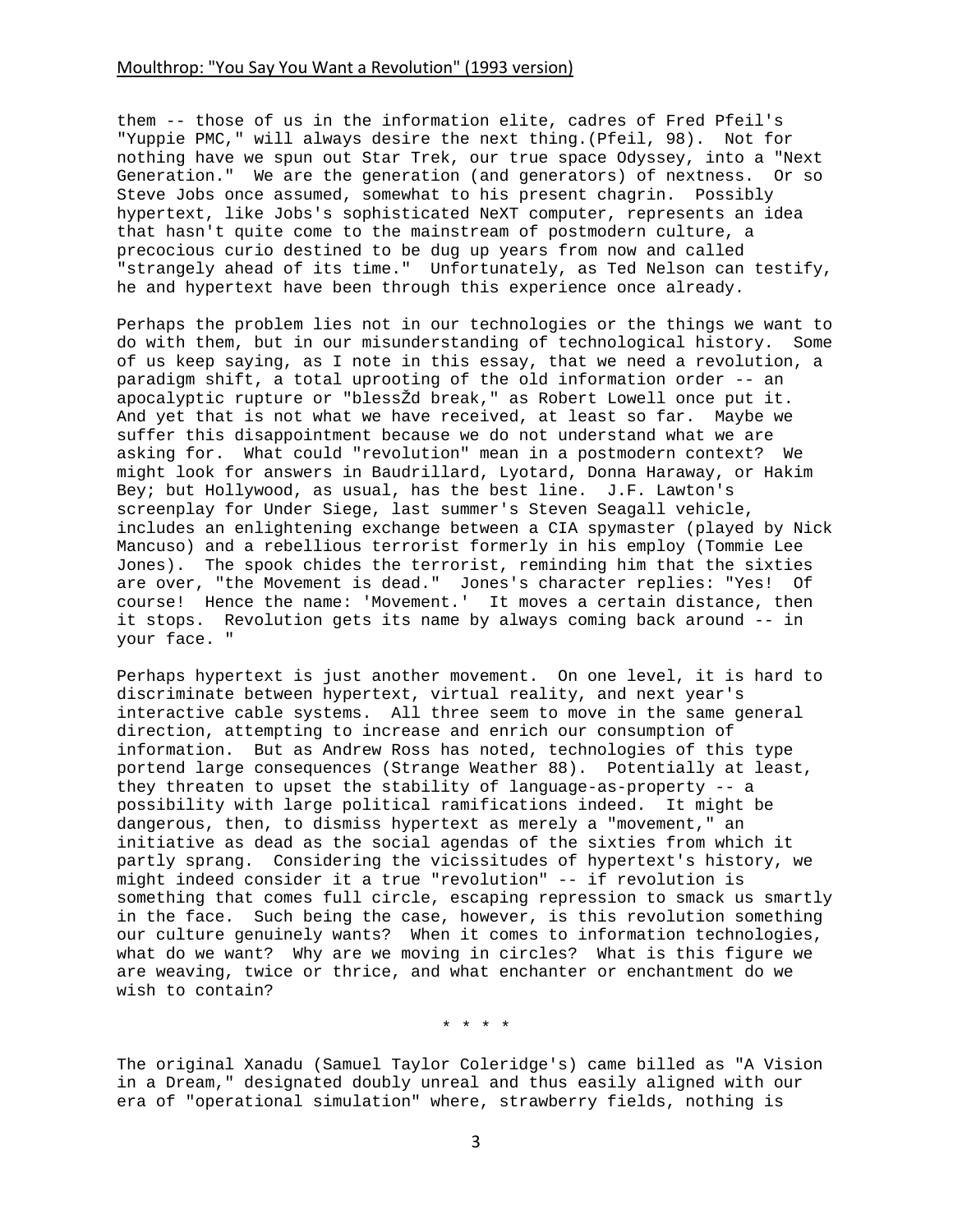"real" in the first place, since no place is really "first" (Baudrillard Simulations , 10). But all great dreams invite revisions, and these days we find ourselves perpetually on the re-make. So here is a new Xanaduª, the universal hypertext system proposed by Theodor Holm Nelson -- a vision which, unlike its legendary precursor, cannot be integrated into the dream park of the hyperreal. Hyperreality, we are told, is a site of collapse or implosion where referential or "grounded" utterance becomes indistinguishable from the self-referential and the imaginary. We construct our representational systems not in serial relation to indisputably "real" phenomena, but rather in recursive and multiple parallel, "mapping on to different co-ordinate systems" (Pynchon, 159). Maps derive not from territories but from previous map-making enterprises: all the world's a simulation.

This reality implosion brings serious ideological consequences, for some would say it invalidates the informing "master narratives" of modernity, leaving us with a proliferation of incompatible discourses and methods (Lyotard, 26). Such unchecked variation, it has been objected, deprives social critique of a clear agenda (Eagleton, 63). Hyperreality privileges no discourse as absolute or definitive; critique becomes just another form of paralogy, a countermove in the language game that is techno-social construction of reality. The game is all-encompassing, and therein lies a problem. As Linda Hutcheon observes, "the ideology of postmodernism is paradoxical, for it depends upon and draws its power from that which it contests. It is not truly radical; nor is it truly oppositional" (120).

This problem of complicity grows especially acute where media and technologies are concerned. Hyperreality is as much a matter of writing practice as it is of textual theory: as Michael Heim points out, "[i]n magnetic code there are no originals" (162). Electronic information may be rapidly duplicated, transmitted, and assembled into new knowledge structures. From word processing to interactive multimedia, postmodern communication systems accentuate what Ihab Hassan calls "immanence" or "the intertextuality of all life. A patina of thought, of signifiers, of 'connections,' now lies on everything the mind touches in its gnostic (noš)sphere...." (172). Faced with this infinitely convoluted system of discourse, we risk falling into technological abjection, a sense of being hopelessly abandoned to simulation, lost in "the technico-luminous cinematic space of total spatio-dynamic theatre" (Baudrillard Simulations, 139). If all the world's a simulation, then we are but simulacral subjects cycling through our various iterations, incapable of any "radical" or "oppositional" action that would transform the technosocial matrix. Even supposedly resistant attitudes like "cyberpunk," as Andrew Ross has observed, tend to tail off into cynical interludes where the rules of the game go unquestioned (Ross, 160).

Of course, this pessimistic or defeatist outlook is hardly universal. We are far more likely to hear technology described as an instrumentality of change or a tool for liberation. Bolter (1991), Drexler (1987), McCorduck (1985), and Zuboff (1988) all contend that postmodern modes of communication (electronic writing, computer networks, text-linking systems) can destabilize social hierarchies and promote broader definitions of authority in the informational workplace. Heim points out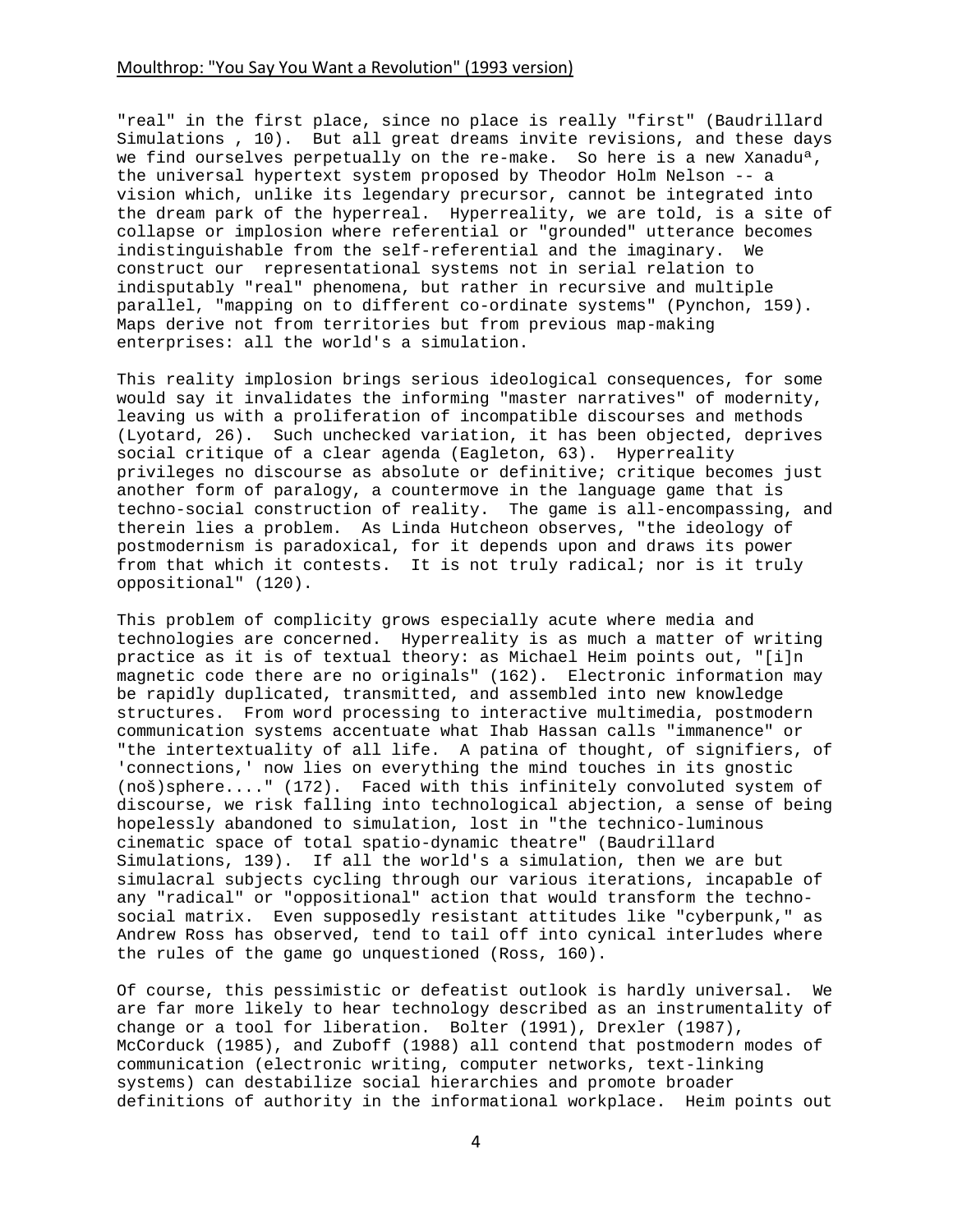that under the influence of these technologies "psychic life will be redefined" (164). But if Hutcheon is correct in her observation that postmodernism is non-oppositional, then how will such a reconstruction of order and authority take place? How and by whom is psychic life -- and more important, political life -- going to be redefined?

These questions must ultimately be addressed not in theory but in practice; which is where the significance of Nelson's new Xanadu lies. With Xanadu, Nelson invalidates technological abjection, advancing an unabashedly millenarian vision of technological renaissance in which the system shall set us free. In its extensive ambitions, Xanadu transcends the hyperreal. It is not an opium vision but something stranger still, a business plan for the development of what Barthes called "the social space of writing" (81), a practical attempt to reconfigure literate culture. Xanadu is the most ambitious project ever proposed for hypertext or "non-sequential writing" (Dream Machines 29; Literary Machines 5/2). Hypertext systems exploit the interactive potential of computers to reconstruct text not as a fixed series of symbols, but as a variable-access database in which any discursive unit may possess multiple vectors of association (see Joyce; Landow; Slatin). A hypertext is a complex network of textual elements. It consists of units or "lexias," which may be analogous to pages, paragraphs, sections, or volumes. Lexias are connected by "links," which act like dynamic footnotes that automatically retrieve the material to which they refer. Because it is no longer book-bounded, hypertextual discourse may be modified at will as reader/writers forge new links within and among documents. Potentially this collectivity of linked text, which Nelson calls the "docuverse," can expand without limit.

As Nelson foresees it, Xanadu would embody this textual universe. The system would provide a central repository and distribution network for all writing: it would be the publishing house, communications medium, and great hypertextual Library of Babel. Yet for all its radical ambitions, Nelson's design preserves familiar proprieties. Local Xanadu outlets would be Silverstandsª, retail access and consulting centers modeled after fast-food franchises and thus integrated with the present economy of information exchange. Xanadu would protect intellectual property through copyright. Users would pay per byte accessed and would receive royalties when others obtained proprietary material they had published in the system. The problems and complexities of this scheme are vast, and at the moment, the fulfilled Xanadu remains a "2020 Vision," a probe into the relatively near future. But it is a future with compelling and important implications for the postmodern present.

The future, as Disney and Spielberg have taught us, is a place we must come "back" to. The American tomorrow will be a heyday of nostalgia, an intensive pursuit of "lost" or "forgotten" values. Xanadu is no exception: Ted Nelson sees the history of writing in the 21st century as an epic of recovery. His "grand hope" lies in "a return to literacy, a cure for television stupor, a new Renaissance of ideas and generalist understanding, a grand posterity that does not lose the details which are the final substance of everything" ("How Hypertext (Un)does the Canon" 4). To a skeptical observer, this vision of Xanadu might suggest another domain of the postmodern theme park. Gentle readers, welcome to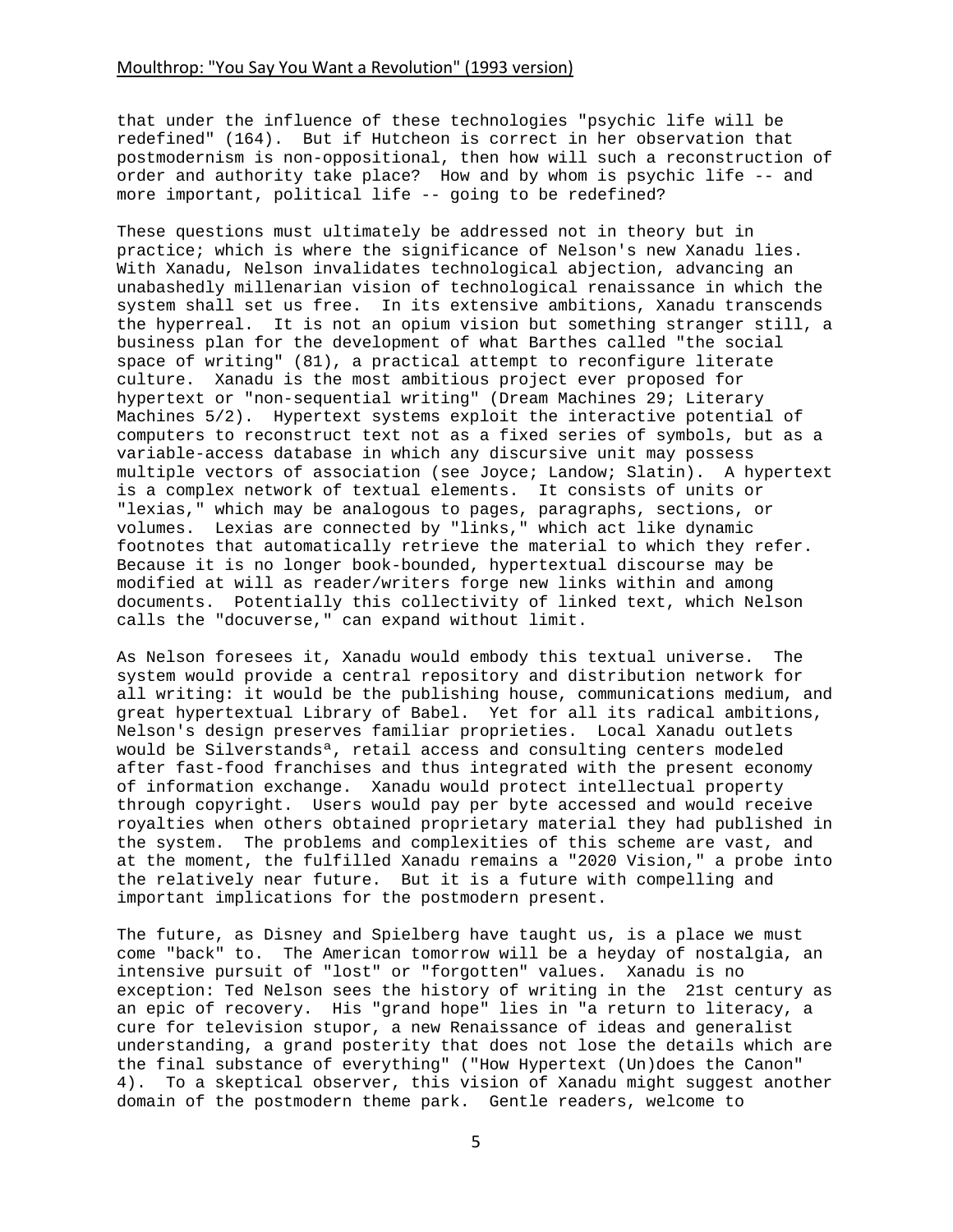## Literacyland!

But on the other hand, this vision might add up to more than just a sideshow attraction. Nelson foresees a renovation of culture, a unification of discourse, a reader-and-writer's paradise where all writing opens itself to/in the commerce of ideas. This is the world in which all "work" becomes "text," not substance but reference, not containment but connection (see Barthes; Landow; Zuboff). The magnitude of the change implied here is enormous. But what about the politics of that change? What community of interpretation -- and beyond that, what social order -- does this intertextual world presume? With the conviction of a true Enlightenment man, Nelson envisions "a new populitism that can make the deeper understandings of the few at last available to the many" ("How Hypertext (Un)does the Canon" 6).

What is populitism? -- another of Nelson's infamous neologisms (e.g., "hypermedia," "cybercrud," "teledildonics"), in this case a portmanteau combining "populism" with "elite." The word suggests the society-of-text envisioned by theorists like Shoshana Zuboff and Jay David Bolter, a writing space in which traces of authority persist only as local and contingent effects, the social equivalent of the deconstructed authorfunction. A "populite" culture might mark the first step toward realization of Jean-FranDois Lyotard's "game of perfect information" where all have equal access to the world of data, and where "[g]iven equal competence (no longer in the acquisition of knowledge, but in its production), what extra performativity depends on in the final analysis is 'imagination,' which allows one either to make a new move or change the rules of the game" ( 52). This is the utopia of information-inprocess, the ultimate wetware dream of the clerisy: discourse converted with 100 percent efficiency into capital, the mechanism of that magical process being nomology or rule-making -- admittedly a rather specialized form of "imagination."

At least two troubles lurk in this paradise. First, the prospect that social/textual order will devolve not unto the many but only to a very few; and more important, that those few will fail to recognize the terms of their splendid isolation. Consider the case of the reluctant computer dick Clifford Stoll, whose memoir, The Cuckoo's Egg, nicely illustrates these problems. Stoll excoriates "cyberpunks," electronic vandals who abuse the openness of scientific computing environments. Their unsportsmanlike conduct spoils the information game, necessitating cumbersome restrictions on the free flow of data. But Stoll's definition of informational "freedom" appears murky at best. He repeatedly refers to the mainframe whose system he monitors as "his" computer, likening cybernetic intrusions to burglaries. Digital information, as Stoll sees it, stands in strict analogy to material and private property.

Private in what sense? Stoll professes to believe that scientists must have easy access to research results, but only within their own communities. He is quick to condemn incursions by "unauthorized" outsiders. There is some sense in this argument: Stoll repeatedly points out that the intruder in the Stanford mainframe might have interfered with a lifesaving medical imaging system. But along with this concern comes an ideological danger. Who decides what information "belongs" to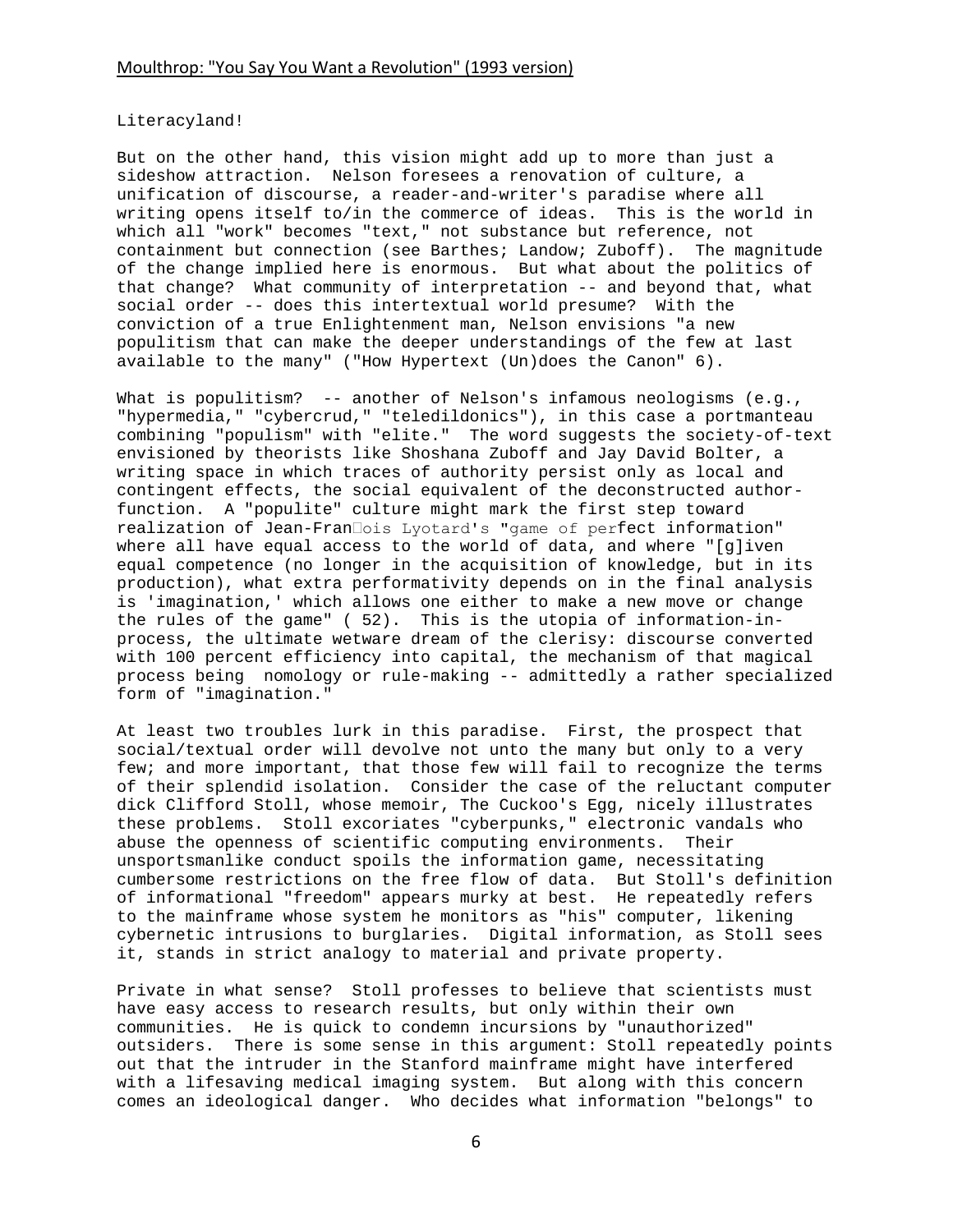whom? Stoll's "popular elite" is restricted to academic scientists, a version of "the people" as nomenklatura, those whose need to know is defined by their professional affiliation. More disturbingly, Stoll seems unaware of the way this brotherhood is situated within larger political hierarchies. Describing a meeting with Pentagon brass, he reflects: "How far I'd come. A year ago, I would have viewed these officers as war-mongering puppets of the Wall Street capitalists. This, after all, was what I'd learned in college. Now things didn't seem so black and white. They seemed like smart people handling a serious problem" (278).

Here is elite populism at its scariest. Though he protests (too much) his political correctness, Stoll's sense of specialist community shifts to accommodate the demands of the moment. He observes repeatedly over the course of the memoir that he is finally "coming of age" as a working scientist. When in Fort Meade, Stoll does as the natives do, recognizing agents of Air Force Intelligence, the National Security Agency, even the CIA and FBI as brothers-in-craft. After all, they are "smart" (technologically adept) and "serious" (professional). Their immediate goal seems legitimate and laudable. They are just "handling" a problem, tracking down the intruder who has violated the electronic privacy of Stoll's community (and, not coincidentally, their own). They are the good policemen, the ones Who Are Your Friends, not really "Them" after all but just a quaint, braid-shouldered version of "Us."

Stoll is not troubled that these boon companions live at the heart of the military-industrial complex. He disregards the fact that they seem aware of domestic communications intercepts -- in phone conversations, Stoll's CIA contact refers to the FBI as "the F entity," evidently to thwart a monitoring program (144). Stoll does task his agency buddies for sowing disinformation and managing dirty wars, but this critique never gets much past the stage of rhetorical questions. In fact Stoll seems increasingly comfortable in the intelligence community. If the data spooks turn out to be less interested in freedom of scientific speech than in quashing a security leak, Stoll has no real objection. His own ideals and interests are conveniently served in the process.

What leads to such regrettable blindness, and how might it have been prevented? These may be especially pertinent questions as we consider entrusting our literate culture to an automated information system. The spooks are not so easily conjured away. It is no longer sufficient to object that scientists and humanists form distinct communities, and that Stoll's seduction could not happen in our own elect company. The old "Two Cultures" paradigm has shifted out from under us, largely through catholic adoption of technologies like data networks and hypertext. Networks are networks, and we can assume that most if not all of them will eventually engender closed elites. Fascism, as Deleuze and Guattari instruct, is a matter of all-too-human desire (26). What can shield humanist networks, or even the "generalist" networks Nelson foresees, from the strategy of divide and co-opt? What might insulate Xanadu from those ancestral voices prophesying war?

The answer, as forecasters like Pamela McCorduck, K. Eric Drexler, and Andrew Ross point out, may lie in the hypertext concept itself -- the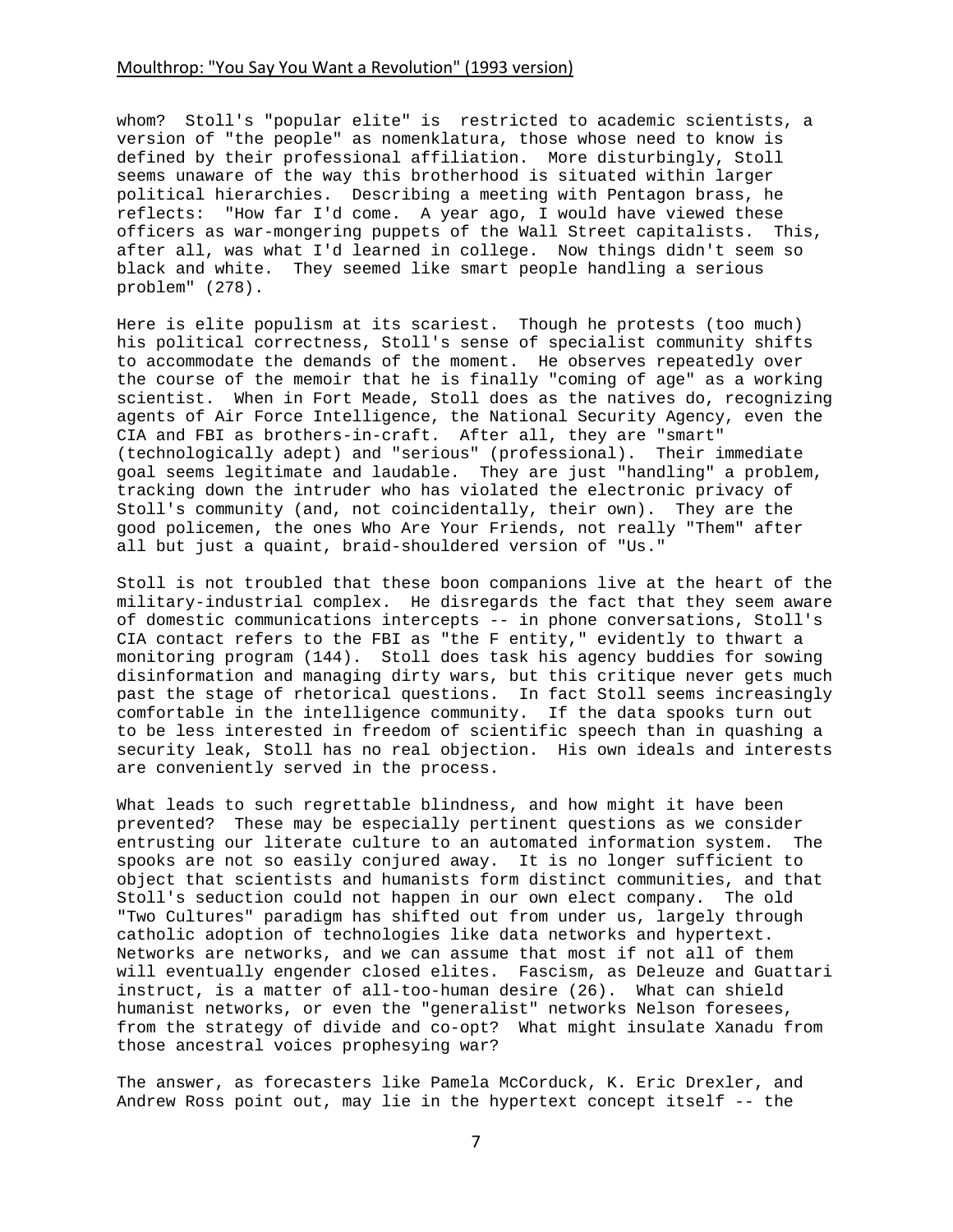operating principle of an open and dynamic medium, a consensual canon with a minimum of hierarchical impedances and a fundamental instability in those hierarchies it maintains. Visionary and problematic as it may seem, Nelson's idea of "populitism" has much to recommend it -- not the least of which is its invitation to consider more carefully the likely social impact of advanced communication systems. In fact hypertext may well portend social change, a fundamental reshaping of text production and reception. The telos of the electronic society-of-text is anarchy in its true sense: local autonomy based on consensus, limited by a relentless disintegration of global authority. Since information is now virtually an equivalent of capital, and since textuality is our most powerful way of shaping information, it follows that Xanadu might indeed change the world. But to repeat the crucial question, how will this change come about? What actual social processes can translate the pragmatics of Nelson's business plan into the radicalism of a hypertext manifesto?

The complete answers lie with future history. In one respect, Ted Nelson's insistence that Xanadu become an economically viable enterprise is exemplary. We will discover the full implications of this technology only as we build, manage, and work in hypertextual communities, starting within the existing constraints of information capitalism. But while we wait on history, we can try a little augury. In trying to theorize a nascent medium, one is reduced to playing medium, eking out predictions with the odd message from the Other Side. Which brings us to the last work of Marshall McLuhan, a particularly important ancestral voice from whom to hear. At his death, McLuhan left behind notes for an enigmatic final project: the fourfold "Laws of Media" which form the framework for a semiotics of technology. The Laws proceed from four basic questions that can be asked about any invention:

- \* What does it enhance or intensify?
- \* What does it render obsolete or displace?
- \* What does it retrieve that was previously obsolete?
- \* What does it produce or become when taken to its limit?

As McLuhan demonstrates, these questions are particularly instructive when applied to pivotal or transforming technologies like printing or broadcasting. They are intended to discover the ways in which information systems affect the social text, rearranging sense ratios and rewriting theories of cultural value. They reveal the nature of the basic statement, the "uttering or 'outering'" that underlies mechanical extensions of human faculties. If we put Xanadu and hypertext to this series of questions, we may discover more about both the potential and the limits of hypertext as an agency of change.

## 1. WHAT DOES HYPERTEXT ENHANCE OR INTENSIFY?

According to McLuhan's standard analysis, communications media adjust the balance or "ratio" of the senses by privileging one channel of perception over others. Print promotes sight over hearing, giving us an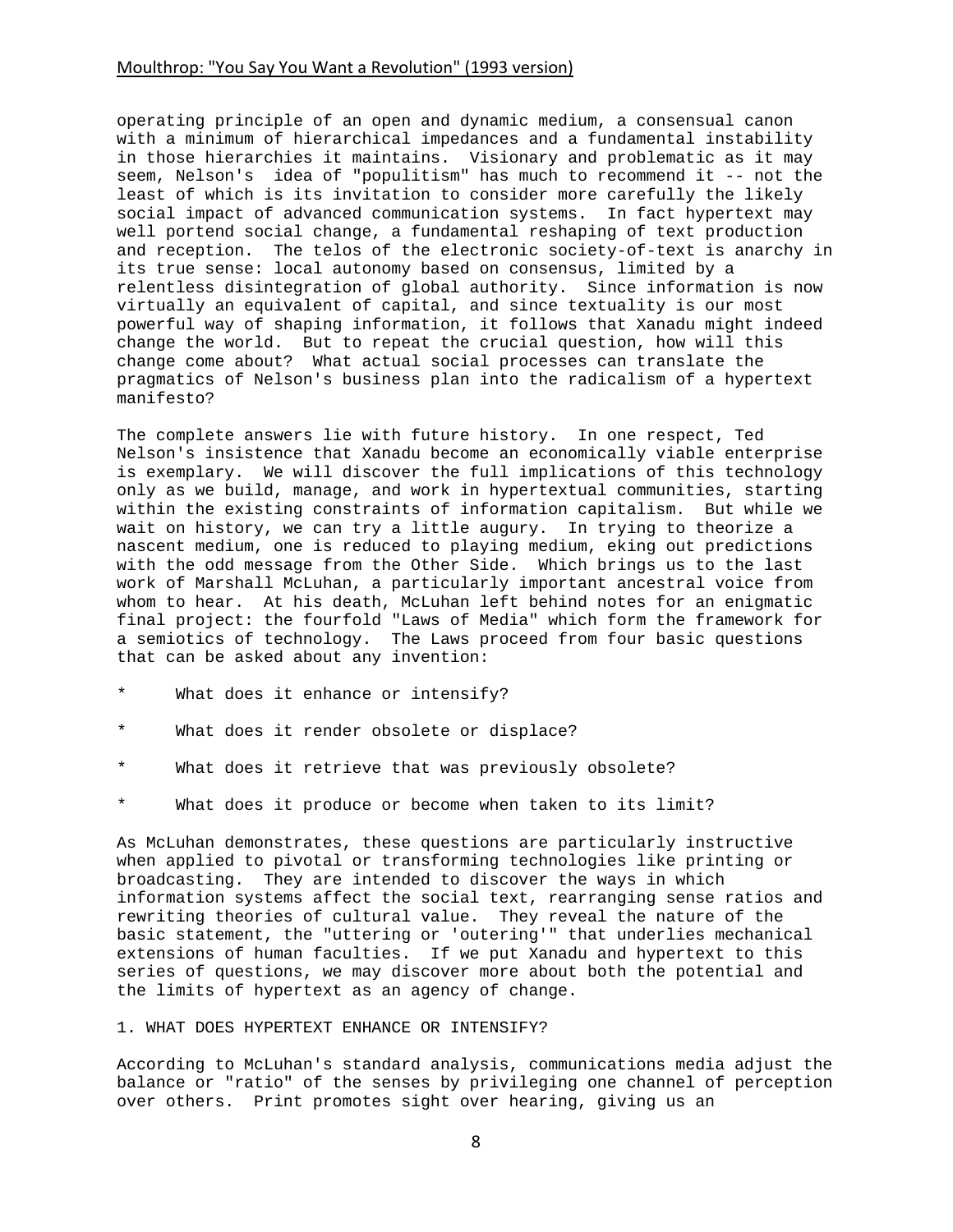objectified, perspectival, symbolized world: "an eye for an ear" (Understanding Media 81). But this approach needs modification for our purposes. Hypertext differs from earlier media in that it is not a new thing at all but a return or recursion (of which more later) to an earlier form of symbolic discourse, namely print. The effect of hypertext thus falls not simply upon the sense channels but farther along the cognitive chain. As Vannevar Bush pointed out in the very first speculation on informational linking technologies, these mechanisms enhance the fundamental capacity of pattern recognition ("As We May Think," qtd. in Literary Machines 1/50).

Hypertext is all about connection, linkage, and affiliation. Formally speaking, its universe is the one Thomas Pynchon had in mind when he defined "paranoia" as "the realization that everything is connected, everything in the Creation -- not yet blindingly one, but at least connected...." (820). In hypertext systems, this ethos of connection is realized in technics: users do not passively rehearse or receive discourse, they explore and construct links (Joyce, 12). At the kernel of the hypertext concept lie ideas of affiliation, correspondence, and resonance. In this, as Nelson has argued from the start, hypertext is nothing more than an extension of what literature has always been (at least since "Tradition and the Individual Talent") -- a temporally extended network of relations which successive generations of readers and writers perpetually make and unmake.

This redefinition of textuality gives rise to a number of questions. What does it mean to enhance our sensitivity to patterns in this shifting matrix, to become sensitized to what Pynchon calls "other orders behind the visible?" Does this mean that hypertext will turn us into "paranoids," anxious interpreters convinced that all structures are mysteriously organized against us? What does interpretive "resistance" mean in a hypertextual context? Can such a reading strategy be possible after poststructuralism, with the author-function reduced (like Pynchon himself) to quasi-anonymous disappearance, a voiceless occasion for deconstructive "writing" (McHoul and Wills, 9)? Perverse though it may seem, hypertext does increase the agonistic element in reading. Early experience with hypertext narrative suggests that its readers may actually be more concerned with prior authority and design than are readers of conventional writing. The apparent "quickliming of the author" does not dispel the aura of intention in hypertext (Douglas, 100). The constantly repeated ritual of interaction, with its reminder of discursive alternatives, reveals the text as a made thing, not monologic perhaps but hardly indeterminate. The text gestures toward openness -- what options can you imagine? -- but then swiftly forecloses: some options are available but not others, and someone clearly did the defining long before you began interacting. The author persists, undead presence in the literary machine, the inevitable Hand that turns the time. Hypertextual writing -- at least when considered as read-only or "exploratory" text (see Joyce) -- may thus emphasize antithetical modes of reading, leading us to regard the deconstructed system-maker much in the way that Leo Bersani describes the author of Gravity's Rainbow: as "the enemy text" (108).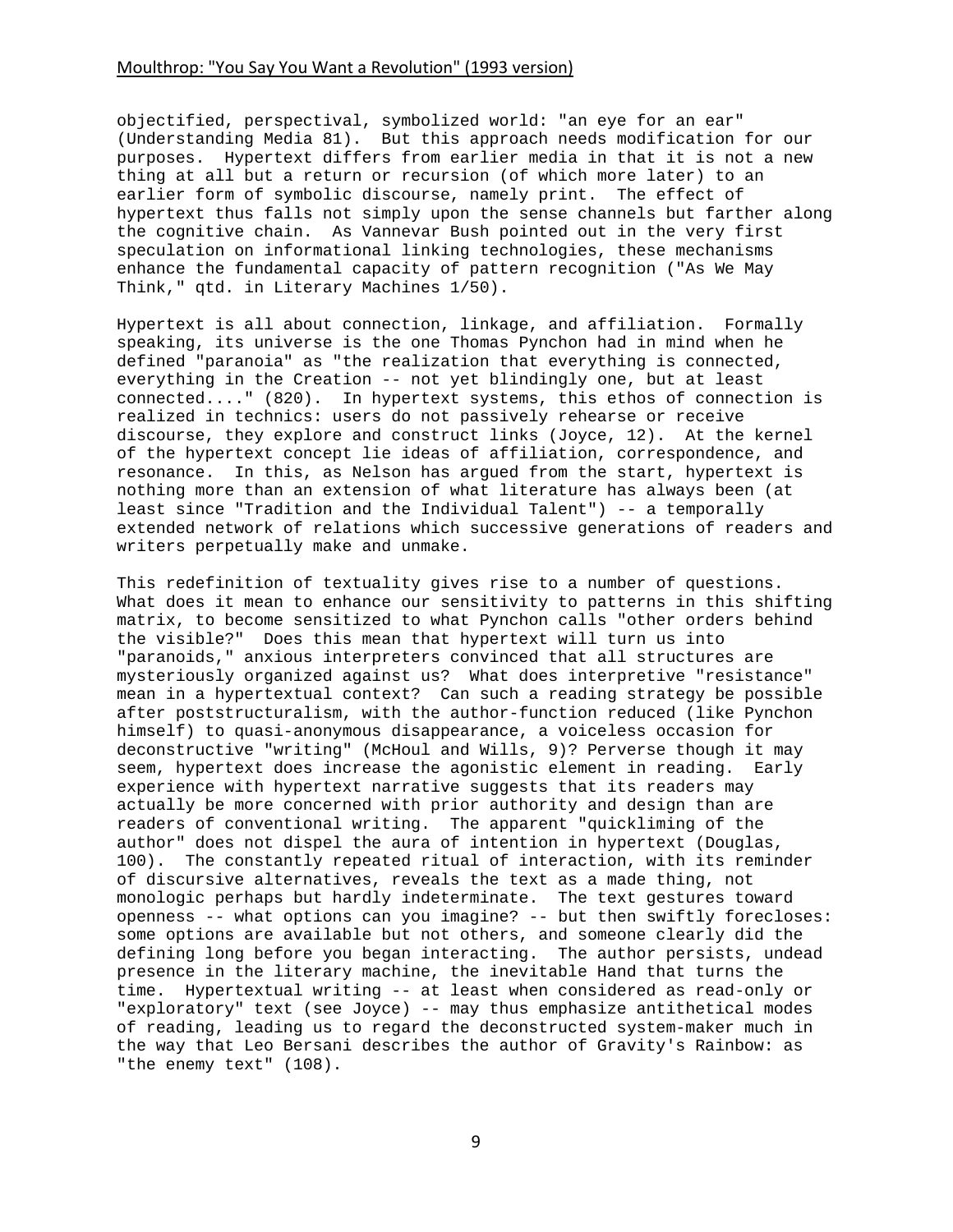So perhaps we need a Psychiatrist General's Warning: Interacting With This Hypertext Can Make You Paranoid -- indeed it must, since the root sense of paranoia, a parallel or parallax gnosis, happens to be a handy way to conceive of the meta-sense of pattern recognition that hypertext serves to enhance. But would such a distortion of our cognitive ratios necessarily constitute pathology? In dealing with vast and nebulous information networks -- to say nothing of those corporate-sponsored "virtual realities" that may lie in our future -- a certain "creative paranoia" may be a definite asset. In fact the paragnosticism implicit in hypertext may be the best way to keep the information game clean. Surrounded by filaments and tendrils of a network, the sojourner in Xanadu or other hypertext systems will always be reminded of her situation in a fabric of power arrangements. Her ability to build and pursue links should encourage her to subject those arrangements to inquiry. Which brings us to the second of McLuhan's key questions:

#### 2. WHAT DOES HYPERTEXT DISPLACE OR RENDER OBSOLETE?

Though it may be tempting to respond, the book, stupid, that answer is ineligible. The book is already "dead" (or superseded) if by "alive" you mean that the institution in question is essential to our continued commerce in ideas. True, the cultural indications are ambiguous. Irving Louis Horowitz argues that reports of the book's demise are exaggerated; even in an age of television and computers, we produce more books each year than ever before (20). Indeed, our information ecology seems likely to retain a mix of print and electronic media for at least the next century. Yet as Alvin Kernan recently pointed out, the outlook for books in the long run is anything but happy (135-43). As the economic and ecological implications of dwindling forests come home, the cost of paper will rise precipitously. At the same time, acidic decay of existing books will enormously increase maintenance costs to libraries. Given these factors, some shift to electronic storage seems inevitable (though Kernan, an analogue man to the last, argues for microfilm).

Yet this change in the medium of print does not worry cultural conservatives like Kernan, Neil Postman, or E.D. Hirsch nearly so much as the prospect that the decline of the book may terminate the cultural dominance of print. The chief technological culprit in Kernan's "death of literature" is not the smart machine but the idiot box. "Such common culture as we still have," Kernan laments, "comes largely from television" (147). But the idiot box -- or to be precise, the boxed idiot -- is precisely the intellectual problem that hypertext seems excellently suited to address. In answer to McLuhan's second question - what does hypertext render obsolete? -- the best answer is not literacy but rather post-literacy. As Nelson foresees, the development of hypertext systems implies a revival of typographic culture (albeit it in a dynamic, truly paperless environment). That forecast may seem recklessly naive or emptily prophetic, but it is quite likely valid. Hypertext means the end of the death of literature.

Here the voice of the skeptic must be heard: a revival of literacy? - read my lips: not in a million years. Even the most devoted champion of print is likely to resist the notion of a Gutenberg renaissance. In the West, genuine literacy -- cultural, multicultural, or simply functional -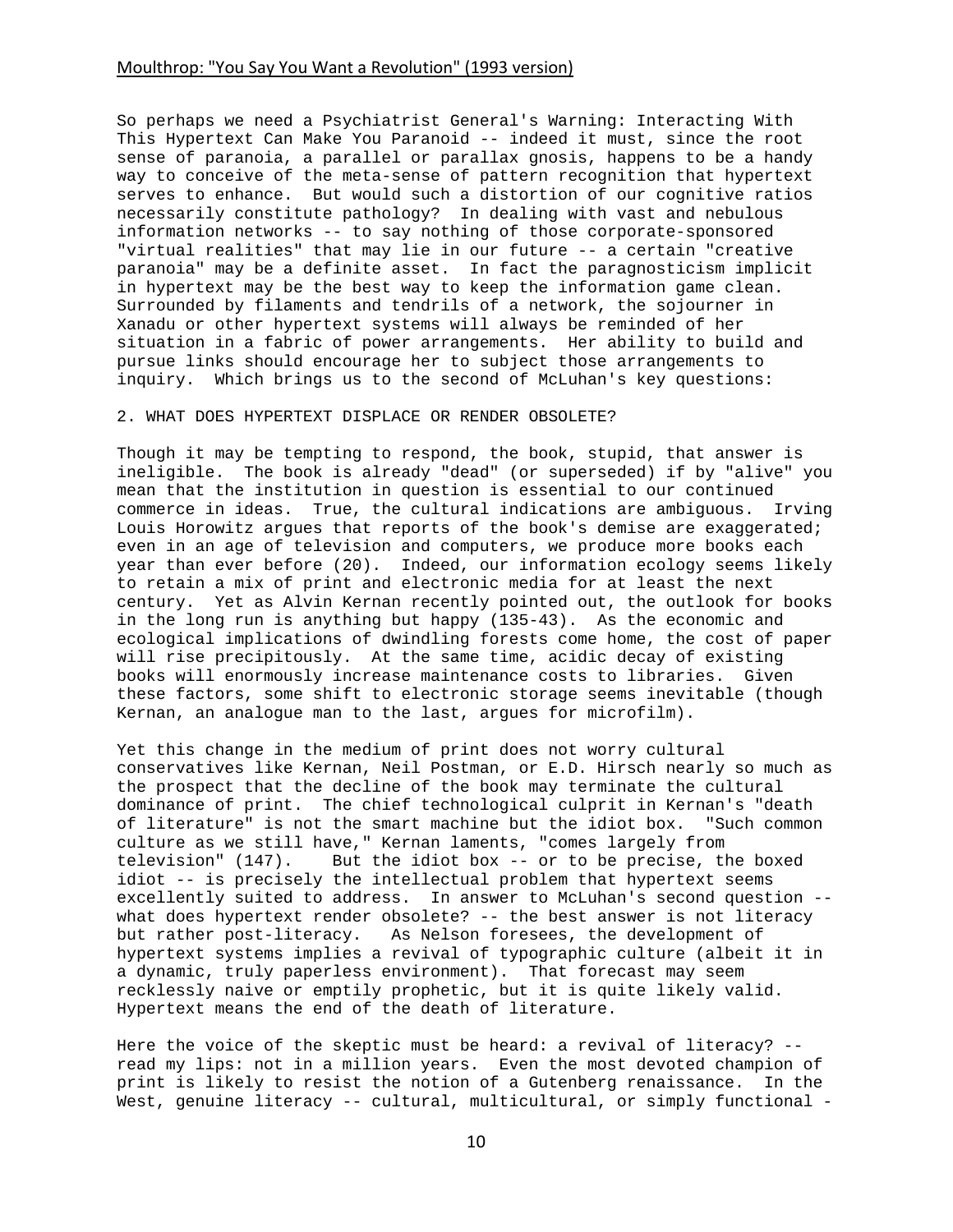- can be found only among a well-defined managerial and professional class. At present that class is fairly large, but in the U.S. and U.K., world leaders in laissez-faire education, it is contracting noticeably. So it must seem foolish to imagine, as Ted Nelson does, a mass consumer market for typographic information, a growth industry based on the electronic equivalent of the local library.

Indeed, should Xanadu become a text-only system (which is not intended), its prospects would be poor in the long run. There are however other horizons for interactive textuality -- not just hypertext but another Nelsonian coinage, "hypermedia." Print is not the only means of communication deliverable in a polysequential format articulated by software links. In trying to imagine the future of hypertext culture, we must also consider interactive multimedia "texts" that incorporate voice, music, animated graphics, and video along with alphabetic script (Lanham, 287). Hypertext is about connection -- promiscuous, pervasive, and polymorphously perverse connection. It is a writing practice ideally suited to the irregular, the transgressive, and the carnivalesque (Harpold, 8). Culturally speaking, the promiscuity of hypertext (in the root sense of "a tendency to seek relations") knows no bounds of form, format, or cultural level. There is no reason to assume that hypertext or hypermedia should not support popular as well as elite culture, or indeed that it might not promote a "populite" miscegenation of discourses.

But what can this mean -- talking books in homeboy jive? Street rap mixed over Eliotic scholia? Nintendo with delusions of cinema? Or worse, could we be thinking of yet more industrial light and magic, the disneyverse of eyephones and datagloves where YOU (insert userName) are IN THE FANTASY? Perhaps, as one critic of the computer industry recently put it, interactive multimedia must inevitably decay to its lowest common denominator, "hyper-MTV" (Levy "Multimedia," 52). According to this analysis, the linear and objectifying tendencies of any print content in a multimedium text would be overwhelmed by the subjective, irrational, and emotive influence of audio/video. This being the case, hypertext could hardly claim to represent "a cure for television stupor."

But Nelson's aspiration should not be so easily set aside as merely a vision in a dream. Hypertext does indeed have the power to recover print literacy -- though not in quite the way that Nelson supposes; which brings us to the third of McLuhan's queries:

### 3. WHAT DOES HYPERTEXT RETRIEVE THAT WAS PREVIOUSLY OBSOLETE?

Xanadu and similar projects could invite large numbers of people to become reacquainted with the cultural power of typographic literacy. To assert this, of course, is to break with McLuhan's understanding of media history. It is hard to dispute the argument of Understanding Media and The Gutenberg Galaxy that the culture of the printing press has entered into dialectic contention with a different ethos based on the "cool" immediacy of broadcasting. But though that diagnosis remains tremendously important, McLuhan's cultural prognosis for the West holds less value. McLuhan saw clearly the transforming impact of "electric" technologies, but perhaps because he did not live much beyond the onset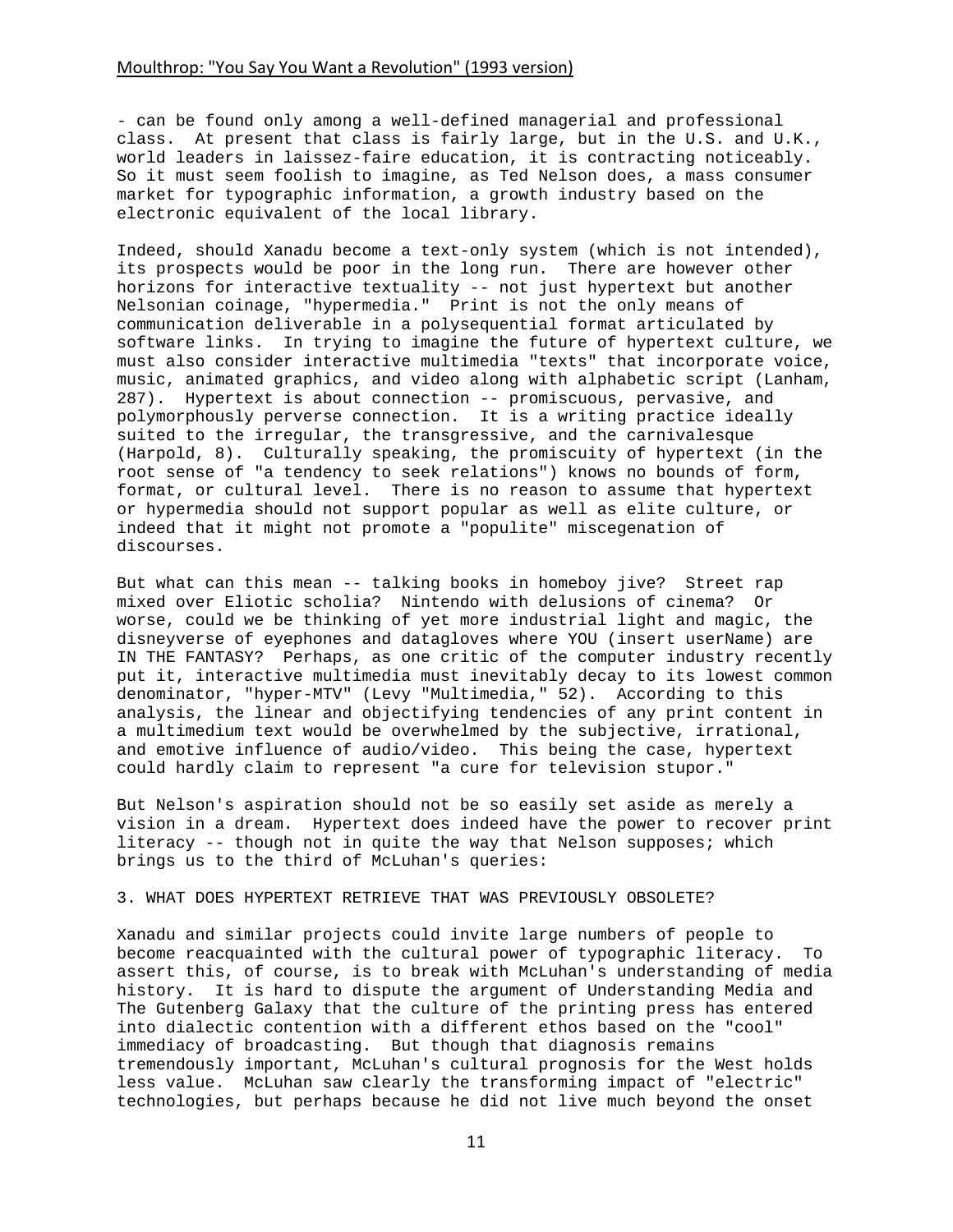of the personal computer boom, he failed to recognize the next step - the recursion to a new stage of typographic literacy through the syncretic medium of hypertext.

It is crucial to distinguish recursion from return or simple repetition, because this difference answers the objection that print literacy will be lost or suppressed in multimedia texts. Recursion is self-reference with the possibility of progressive self-modification (Hofstadter, 127). Considered for its recursive possibilities, "writing" means something radically different in linked interactive compositions than it does in a codex book or even a conventional electronic document. Literacy in hypertext encompasses two domains: the ordinary grammatical, rhetorical, and tropological space that we now know as "literature," and also a second province, stricter in its formalisms but much greater in its power to shape interactive discourse. This second domain has been called "writing space" (Bolter, 4); a case might be made (with apologies to those who insist that virtual reality is strictly a non-print phenomenon) that it also represents the true meaning of cyberspace.

Walter Benjamin observed with some regret that by the 1930's, any literate European could become an author, at least to the extent of publishing a letter or article in the newspapers (232). With no regrets at all, Ted Nelson envisions a similar extension of amateur literary production in Xanadu, where all readers of the system can potentially become writers, or at least editors and commentators. The First Amendment guarantee of free speech, Nelson points out, is a personal liberty: anyone may publish, and in Xanadu everyone can. Nelson bases his prediction of revived literacy on the promise of a broadly popular publishing franchise.

This vision is limited in one crucial regard. Nelson treats print essentially as the content of his system, which is taking a rather narrow view. In describing Xanadu as a more or less transparent medium for the transmission of text, Nelson overlooks the fact that alphabetic or alphanumeric representation also defines the form of Xanadu, and indeed of any hypertext system. This neglect is consistent with the generally broad focus of Nelson's vision, which has led him to dismiss details of user-interface design as "front-end functions" to be worked out by the user.

Design details, whether anterior or posterior to the system, cannot be passed over so easily. In fact the structure and specifications of the hypertext environment are themselves parts of the docuverse, arguably the most important parts. Beneath any hypertext document or system there exists a lower layer that we might call the hypotext. On this level, in the working implementations of its "protocols," Xanadu is a creature of print. The command structures that govern linkage, display, editing, accounting, and all the other functions of the system exist as digital impulses that may be translated into typographic text. They were written out, first in pseudo-English strings, then in a high-level programming language, finally as binary code. Therefore Xanadu at its most intimate level is governed by all those features of the typographic medium so familiar from McLuhan's analysis: singular sequentiality, objectivity, instrumentality, "left-brained" visual bias, and so on. The wonder of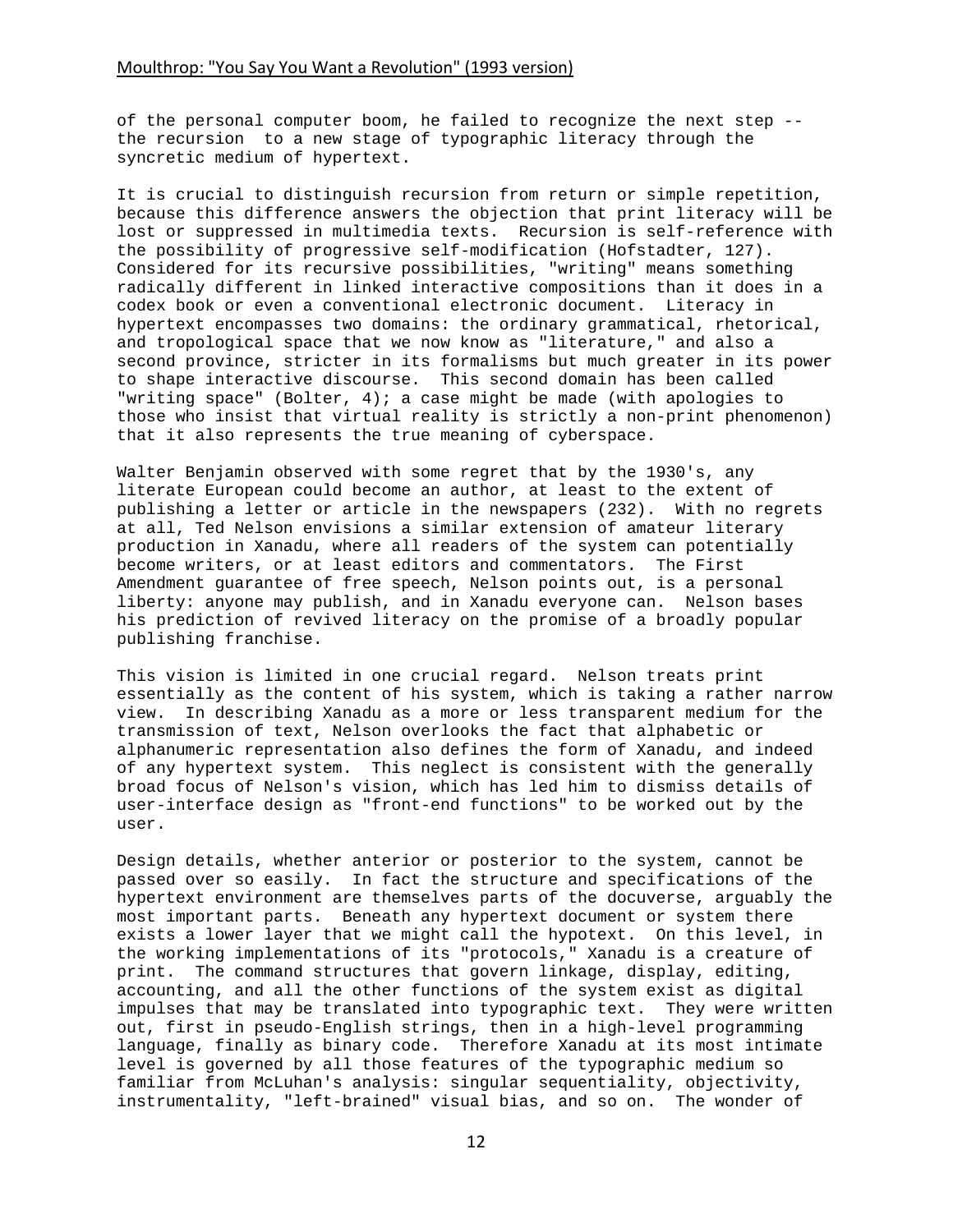hypertext and hypermedia lies in their capacity to escape these limitations by using the microprocessor to turn linear, monologic typography recursively back upon itself -- to create linear control structures that militate against absolute linear control.

In recognizing the recursive trick behind hypertextual writing, we come to a broader understanding of electronic literacy. Literacy under hypertext must extend not only to the "content" of a composition but to its hypotextual "form" as well -- e.g., the way nodes are divided to accommodate data structures and display strategies, or the types of linkage available and the ways they are apparent to the reader. Practically speaking, this means that users of a hypertext system can be expected to understand print not only as the medium of traditional literary discourse, but also as a meta-tool, the key to power at the level of the system itself.

Ong and McLuhan have argued that television and radio introduce "secondary orality," a recursion to non-print forms of language and an "audile space" of cognition (Orality and Literacy, 135; Laws of Media, 57). By analogy, hypertext and hypermedia seem likely to instigate a secondary literacy -- "secondary" in that this approach to reading and writing includes a self-consciousness about the technological mediation of those acts, a sensitivity to the way texts-below-the-text constitute another order behind the visible. This secondary literacy involves both rhetoric and technics: to read at the hypotextual level is to confront (paragnostically) the design of the system; to write at this level is to reprogram, revising the work of the first maker. Thus this secondary literacy opens for its readers a cyberspace in the truest sense of the word, meaning a place of command and control where the written word has the power to remake appearances. This space has always been accessible to the programming elite, to system operators like Clifford Stoll and shady operators like his hacker adversary. But Nelson's 2020 Vision puts a Silverstand in every commercial strip right next to McDonald's and Videoland. Vice President Gore's information "Superhighway" would bring cyberspace even closer. If Xanadu succeeds in re-awakening primary literacy as a mass phenomenon, there is reason to believe that it will inculcate secondary literacy as well.

But like any grand hope, this technopiate dream of a new literacy ultimately has to confront its man from Porlock. Secondary literacy might well prove culturally disastrous. The idea of a general cyberspace franchise, in which all control structures are truly contingent and "consensual," does summon up visions of informatic chaos. "Chaos," however, is a concept we have recently begun to understand as something other than simply an absence of "order:" it is instead a condition of possibility in which new arrangements spontaneously assemble themselves (Prigogine and Stengers, 14).

Taking this neo-chaotic view, we might inquire into the positive effects of secondary literacy in a postmodern political context. In outlining a first move beyond our recent "depthless," ahistorical quiescence, Frederic Jameson calls for an "aesthetic of cognitive mapping," a "pedagogical political culture" in which we would begin to teach ourselves where we stand in the networks of transnational power (92). At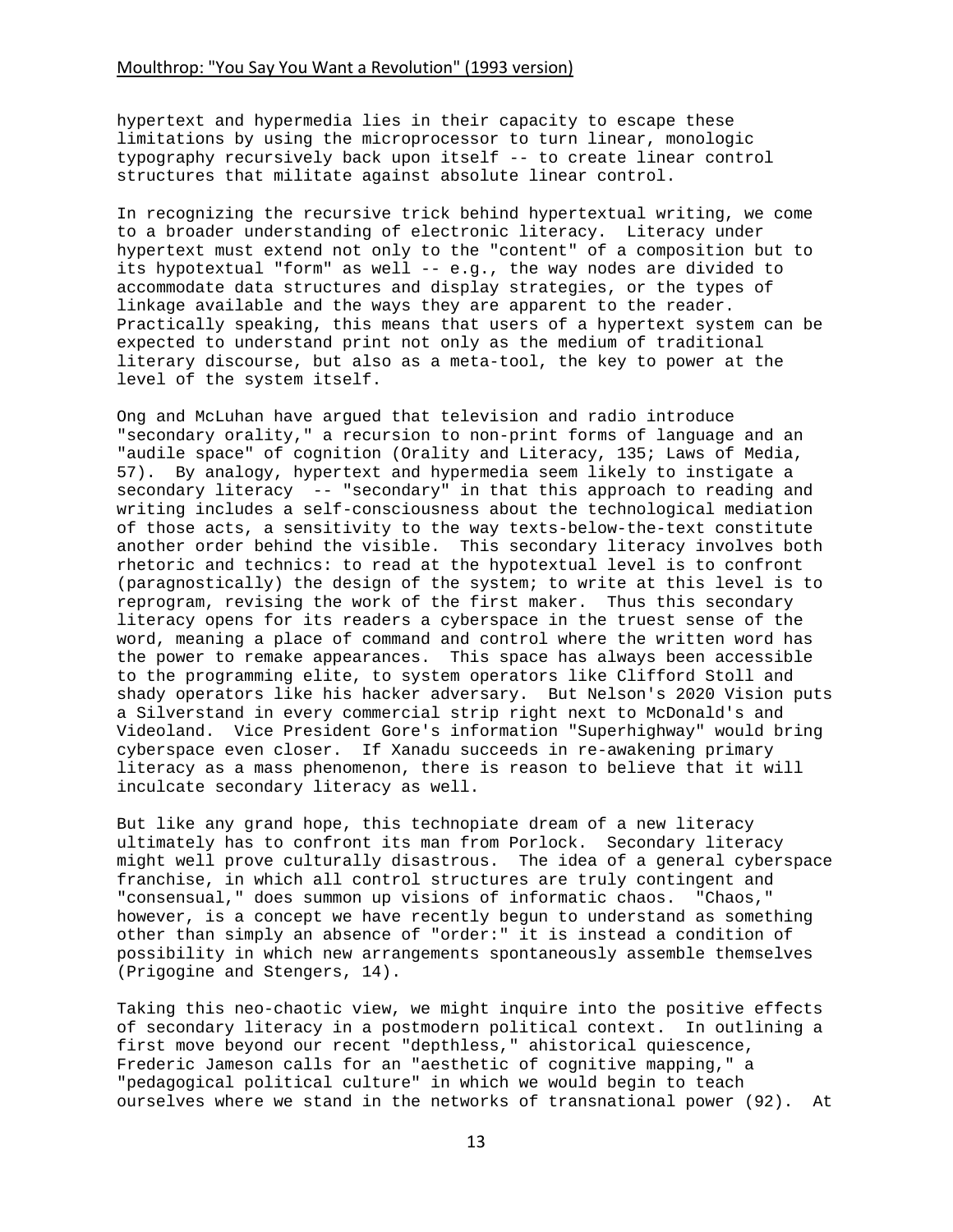this moment, as the West reconsiders its New World Order in the aftermath of a war for oil reserves, we seem in especially urgent need of such education. But a cultural pedagogy clearly needs something more than the evening war news, especially when reporters are confined to informational wading pools. We require not only a sensitivity to the complex textuality of power but an ability to intercept and manipulate that text -- an advanced creative paranoia. This must ultimately be a human skill, independent of technological "utterance;" but the secondary literacy fostered by hypertext could help us at least to begin the enormous task of drawing our own cognitive maps. Here, however, we verge on the main question of hypertextual politics, which brings up the last question in the Toronto catechism:

4. WHAT DOES HYPERTEXT BECOME WHEN TAKEN TO ITS LIMIT?

Orthodox McLuhanite doctrine holds that "every form, pushed to the limit of its potential, reverses its characteristics" (Laws of Media, viii). Media evolution, in McLuhan's view, proceeds through sharply punctuated equilibriums. "Hot" media like print tend to increase their routinization and determinism until they reach a limit (say, the prose of the late 19th century). Beyond that point, the overheated medium turns paradoxical, passing almost instantly from hot to supercool, bombarding readers with such a plethora of codings that conventional interpretation collapses. Structure and hierarchy, the distinguishing features of a hot medium, reduce to indeterminacy. The plurality of codes overwhelms hermeneutic certainty, the "figure" of a univocal text reverses into polysemous "ground," and we reach the ultima thule of Gutenberg culture, Finnegans Wake.

But though McLuhan had much to say about the reversal of overheated media, he left the complementary possibility unexplored. What happens to already cool or participatory media when they reach their limits? True to the fourth law, their characteristics reverse, but here the effect is reactionary, not radical. Radio, for instance, begins in interactive orality (two-way transceiving) but decays into the hegemony of commercial broadcasting, where "talk radio" lingers as a reminder of how open the airwaves are not. Television too starts by shattering the rigid hierarchies of the Gutenberg nation-state, promising to bring anyplace into our living rooms; but its version of Global Village turns out to be homogenous and hegemonic, a planetary empire of signs (as we say in Atlanta, "Always Coca-Cola").

Hypertext and hypermedia are also interactively cool, so following this analysis we might conclude that they will undergo a similar implosion, becoming every bit as institutionalized and conservative as broadcast networks. Indeed, it doesn't take McLuhanite media theory to arrive at that forecast. According to the economic logic of late capitalism, wouldn't the Xanadu Operating Company ultimately sell out to Sony, Matsushita, Phillips, or some other wielder of multinational leverage?

Such a self-negating "reversal" may not be the only possible outcome, however. What if the corporate shogunate decide not to venture their capital? What if business leaders realize that truly interactive information networks do not make wise investments? This conclusion might be supported by memory of the nastiness Sears and IBM stirred up when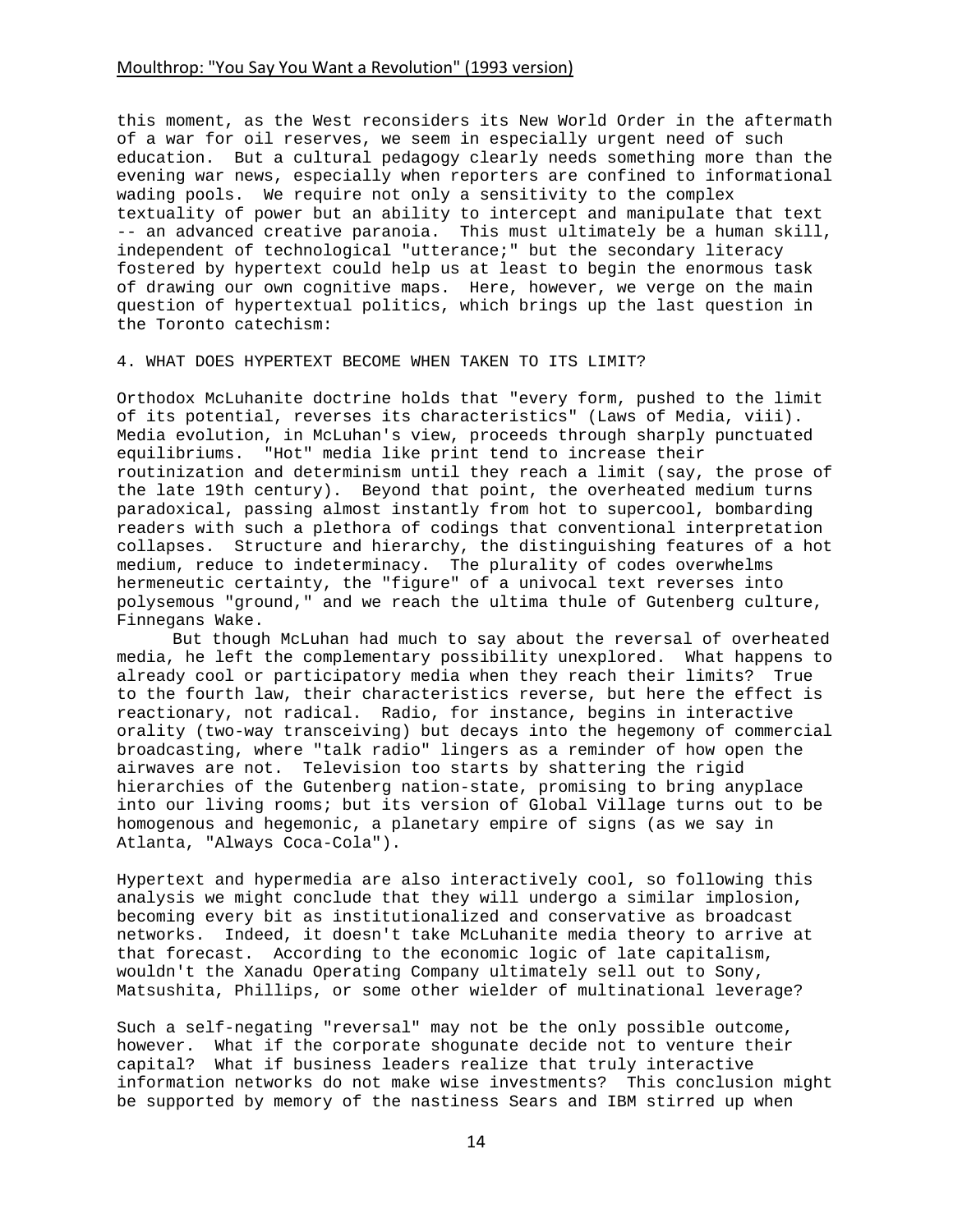they tried to curtail user autonomy on their Prodigy videotex system (see Levy, "In the Realm of the Censor"). This scenario of corporate rejection is not just speculative fabulation, but the basis for a proposed modification to McLuhan's fourth law. Media taken to their limits tend to reverse, but not all media reverse in the same way. The case of a complex, syncretic, and fundamentally interactive medium like hypertext may involve a "reversal" that does not bring us back to the same-as-it-ever-was -- not a reversal in fact but a recursion (dŽjˆ vu) to a new cultural space.

We have entered into a period of change in reading and writing that Richard Lanham calls a "digital revolution" (268). As this revolution proceeds (if it is allowed to do so), its consequences will be enormous. The idea of hypertext as a figment of the capitalist imagination, an information franchise in both Nelson's and Lyotard's senses, could well break down. Though Xanadu may in fact open its Silverstands some day, hypertext might not long remain a commercial proposition. The type of literacy and the kind of social structure this medium supports stand fundamentally against absolute property and hierarchy. As we have hinted, hypertext and hypermedia peel back to reveal not just an aesthetics of cognitive mapping but nothing less than the simulacral mapas-territory itself: the real beginnings of cyberspace in the sense of a domain of control.

"Cyberspace. A consensual hallucination experienced daily by billions of legitimate operators, in every nation... A graphic representation of data abstracted from the banks of every computer in the human system" (Gibson, 51). William Gibson's concept of a cybernetic workspace, laid out in his dystopian novel Neuromancer, represents the ultimate shared vision in the global dream of information commerce. For all its advancement beyond the age of nation-state capitalism, Gibson's world remains intensely competitive and hierarchical (for nation-state substitute the revived zaibatsu). Neuromancer is Nineteen Eighty-Four updated for 1984, the future somewhat gloomily surveyed from Reagan's America.

There is accordingly no trace of social "consensus" in Gibson's "consensual" infosphere. In his version of cyberspace, the shape of vision is imposed from without. "They" control the horizontal, "They" control the vertical. Of course there must be some elements of chaos, else Gibson would be out of business as a paperback writer; so he invents the "cyberspace cowboy," a hacker hero who plays the information game by what he likes to call his own rules. But though cowboys may attempt to unsettle the system, their incursions amount at best to harrassment and privateering. These forms of enterprise are deemed "illegal," though they are really just business by another name ("biz," in Gibson's parlance), inventiveness and competitive advantage being the only effective principles of operation.

Gibson's dark dream is one thing -- in effect it is a realization of McLuhan's prophecy of reversal, an empowering technology turned into a mechanism of co-optation and enslavement. But perhaps Ted Nelson's 2020 Vision of hypertextual literacy is something else. If not a utopian alternative, Nelson's project may at least provide a heterotopia, an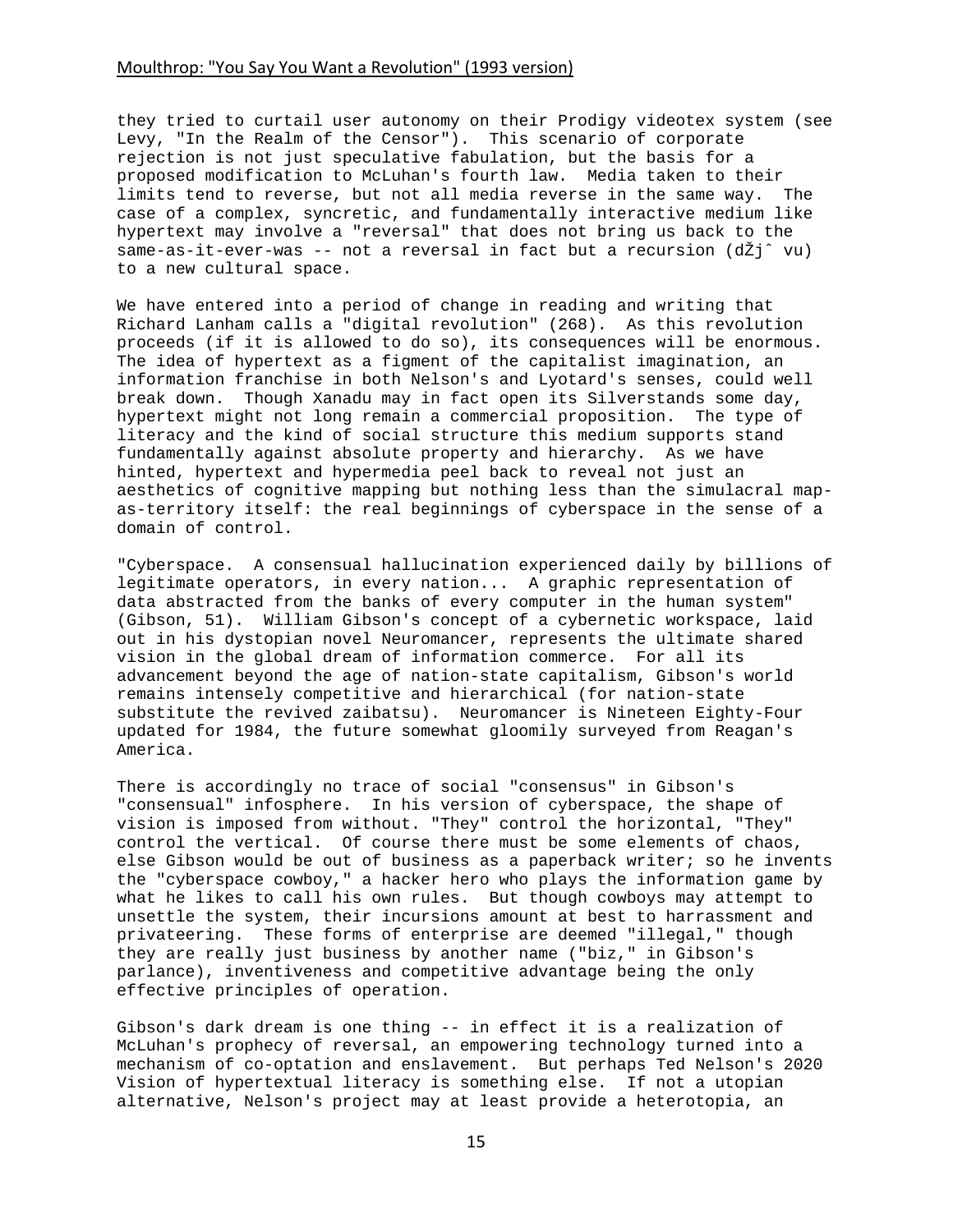otherplace not zoned in the usual ways for property and performativity. Cyberspace as Gibson and others define it is a Cartesian territory where scientists of control define boundaries and power lines. The Xanadu model lets us conceive instead a decentered space of literacy and empowerment where each subject acts as kybernetes or as Timothy Leary says, "reality pilot," steering her way across the intertextual sea ("Reality Pilot" xx).

Nelson's visions of the future differ crucially from Gibson's. In Xanadu we find not consensual illusion but genuine, negotiated consensus. The pathways and connections among texts would be created on demand. According to Nelson's plans to date, only the most fundamental "back end" conventions would be strictly determined: users would be free to customize "front end" systems to access information more or less as they like. Xanadu thus possesses virtually no "canons" in the sense of a shelf of classics or a book of laws; the canons of Xanadu might come closer to the musical meaning of the word -- congeries of connections and relationships that are recognizably orderly yet inexhaustibly various. The shifting networks of consensus and textual demand (or desire) in Xanadu would be constructed by users and for users. Their very multiplicity and promiscuity, one might argue, would militate powerfully against any slide from populitism back toward hierarchy.

Nelson's visionary optimism seems vindicated, then. Xanadu as currently conceived -- even in its status as Nelson's scheme to get rich very slowly -- opens the door to a true social revolution with implications beyond the world of literature or mass entertainment. Xanadu would remove economic and social gatekeeping functions from the current owners of the means of text production (editors, publishers, managers of conglomerates). It would transfer control of cultural work to a broadly conceived population of culture workers: writers, artists, critics, "independent scholars," autodidacts, "generalists," fans, punks, cranks, hacks, hackers, and other non- or quasi-professionals. "Tomorrow's hypertext systems have immense political ramifications, and there are many struggles to come," Nelson warns (Literary Machines 3/19). This is an understatement of cosmic proportions.

But it would be a mistake to celebrate cybernetic May Day without performing a few reality checks. Along with all those visionary forecasts of "post-hierarchical" information exchange (Zuboff, 399), some hard facts need to be acknowledged. The era of the garage-born computer messiah has passed. Directly or indirectly, most development of hardware and software depends on heavily capitalized multinational companies that do a thriving business with the defense establishment. This affiliation clearly influences the development of new media -- consider an influential paper on "The Rhetoric of Hypertext" which uses the requirements of a military training system to propose general standards of coherence and instrumental effectiveness for this medium (Carlson, 1990). Technological development does not happen in cyberspace, but in the more familiar universe of postindustrial capital. Thus to the clearheaded, any suggestion that computer technology might be anything but an instrument of this system must seem quixotic -- or just plain stupid.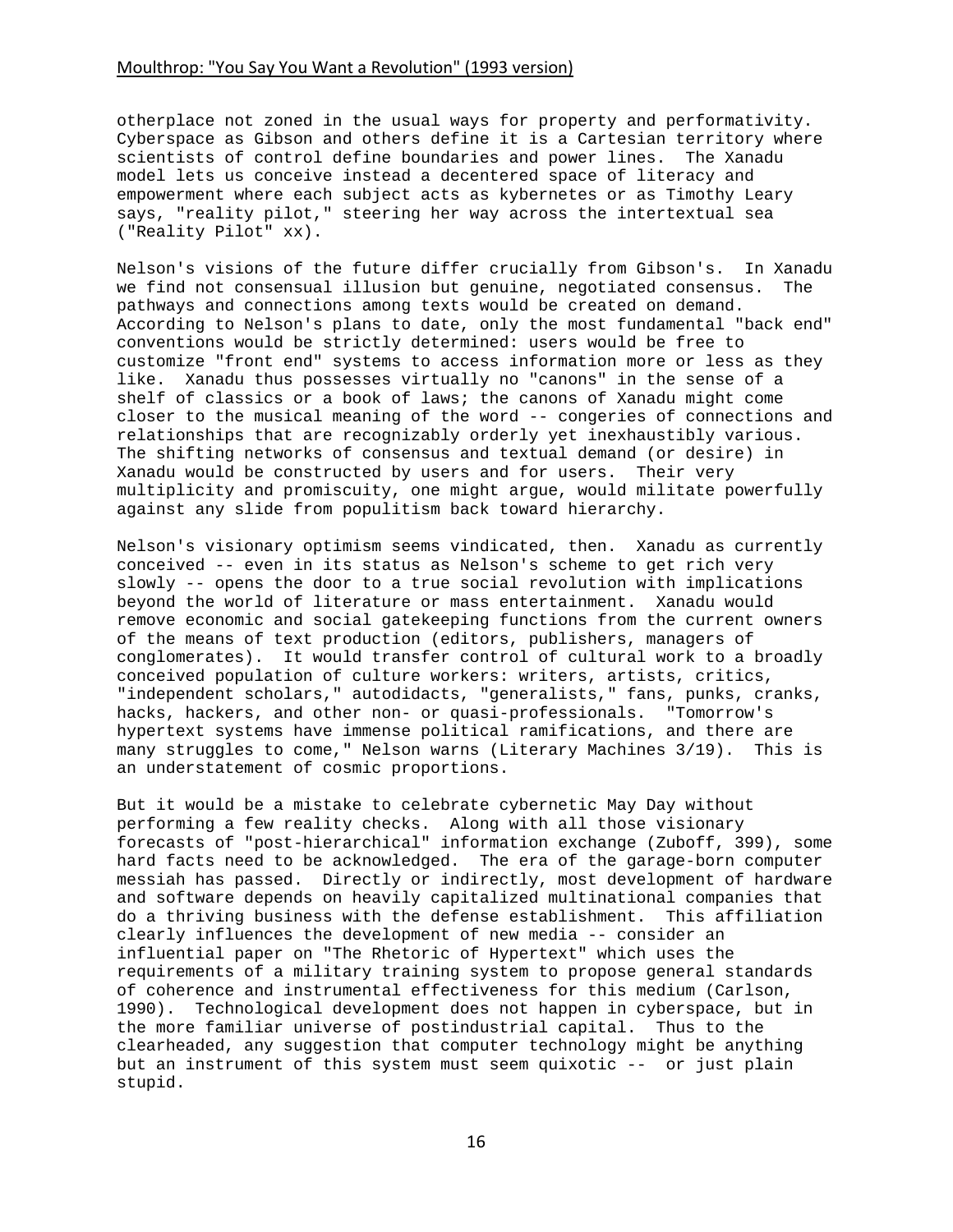Before stepping off into cyberspace, we do well to peel off the futurist headgear and listen to some voices in the street. No one wants to read anymore: "books suck, Nintendo rules." Computers are either imperial business machines or head toys for yuppies. Anyone still interested in "mass" culture needs to check out the yawning gap between the rich and the debtpayers, not to mention the incipient splintering of Euro-America into warring ethnicities and "multicultural" tribes. And while we're at it, we might also do some thinking about our most recent global conflict, wargame-as-video-game with realistic third-world blood, a campaign in defense of economic imbalance and the West's right to determine political order in the Middle East. Perhaps we are using the word "revolution" far too loosely. Given the present state of political and cultural affairs, any vision of a "populite" future, or as John Perry Barlow has it, an "electronic frontier" (see Sterling), needs hard scrutiny. Revolution, as Tommie Lee Jones reminds us, is what you find in your face.

Do we really want a revolution? Are academic and corporate intellectuals truly prepared to dispense with the current means of text production and the advantages they afford in the present information economy? More to the point, are we capable of overturning these institutions, assuming we have the will to do so? Looking back from the seventies, Jean Baudrillard criticized the students of Paris '68 for assuming control of the national broadcast center only to reinstate one-to-many programming and the obscurantist focus of the "media event." The pre-revolutionary identity of television swiftly reasserted itself in the midst of radical action. The seizure was a sham, Baudrillard concludes: "Only total revolution, theoretical and practical, can restore the symbolic in the demise of the sign and of value. Even signs must burn" (Political Economy of the Sign, 163). Xanadu as Nelson imagines it does promise to immolate certain cultural icons: the entrepreneurial publishing house, the codex book, the idea of text as unified, self-contained utterance. Taken to its limits, hypertext could reverse/recourse into a general medium of control, a means of ensuring popular franchise in the new order of virtual space. Public-access Xanadu might be the last hope for consensual democracy in an age of global simulation.

Or it might not: we do well to remember that Ted Nelson's vision comes cleverly packaged with assurances that copyright and intellectual property shall not perish from the earth. Some signs would seem to be flame-resistant. The vision of Xanadu as cyberspatial New Jersusalem is conceivable and perhaps eligible, but by no stretch of the imagination is it inevitable. To live in the postmodern condition is to get along without the consolation of providential fictions or theories of historical necessity. This renunciation includes the "Laws of Media," whose force in the final analysis is theoretical and heuristic, not normative. As Linda Hutcheon observes, postmodernism undermines any attempt at binary distinction. To invoke the possibility of a "posthierarchical" information order, one must assert the fact that all orders are contingent, the product of discursive formations and social contracts. But this postulate generates a fatally recursive paradox: if all order is consensual, then the social consensus may well express itself against revolution and in support of the old order. The term "post-hierarchical" may some day turn out to carry the same nasty irony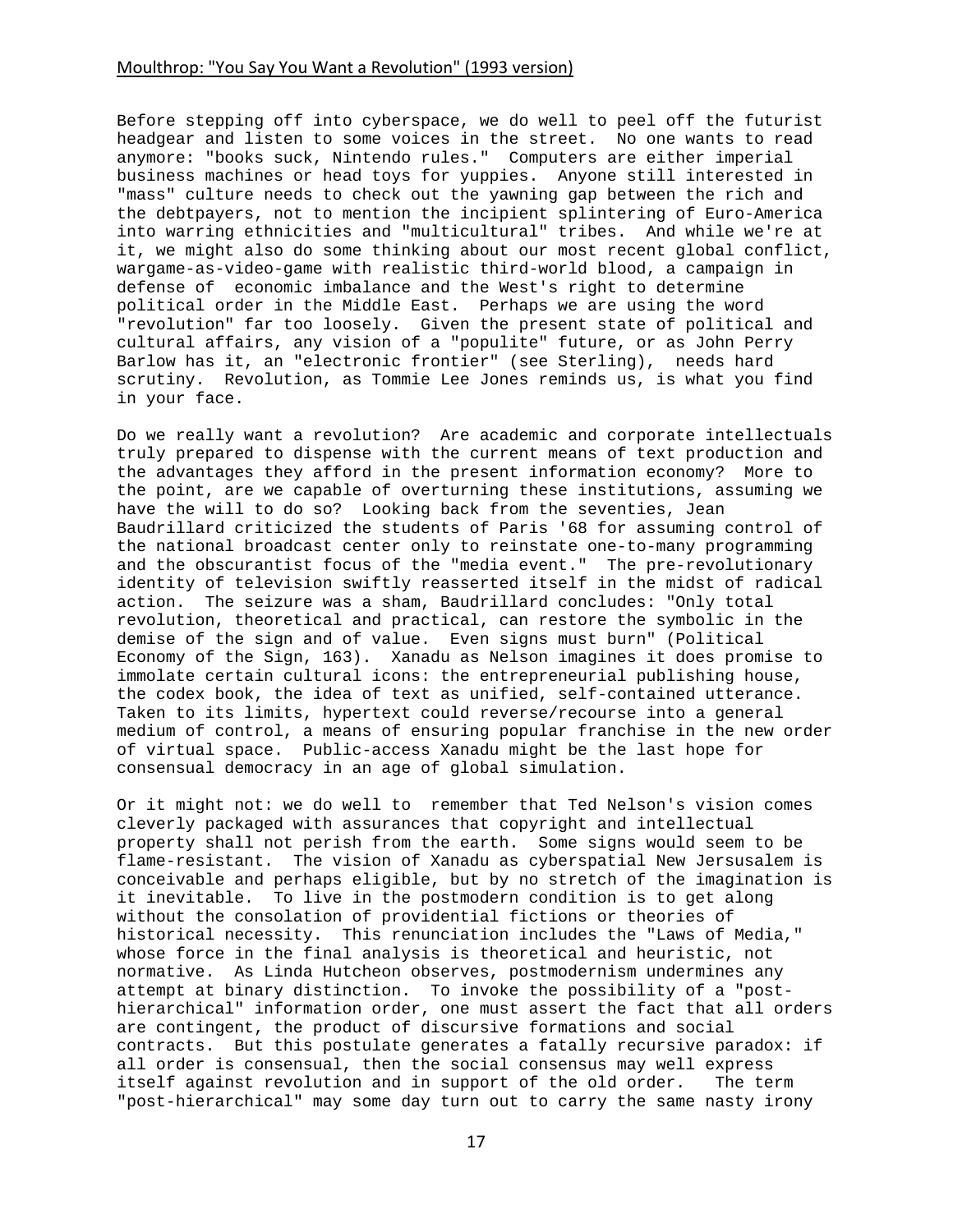as the words "postmodern" or "postwar" in the aftermath of Desert Storm: welcome back to the future, same as it ever was.

In the end it is impossible to dismiss Nelson's prophecies of cultural renovation in Xanadu; but it is equally hard to predict their easy fulfillment. Xanadu and the hypertext concept in general challenge humanists and information scientists to reconsider fundamental assumptions about the social space of writing. They may in fact open the way to a new textual order and a new politics of knowledge and expression. However, changes of this magnitude cannot come without major upheavals. Responsibility for the evolution of hypertext systems as genuine alternatives to the present information economy rests as much with software developers, social scientists, and literary theorists as it does with legislators and capitalists. If anything unites these diverse elites, it might be their allegiance to existing institutions of intellectual authority -- the printed word, the book, the library, the university, the publishing house.

It may be, as Linda Hutcheon asserts, that though we are incapable of direct opposition to our native conditions, we can still criticize and undermine them through such postmodern strategies as deconstruction, parody, and pastiche (120-21). Secondary literacy might indeed find expression in a perverse turn about or within the primary body of literate culture. But it seems equally possible that our engagement with interactive media will follow the path of reaction, not revolution. The cultural mood at century's end seems anything but radical. Witness President Bush's attacks on cultural diversity (or as he saw it, "political correctness") in higher education. Or consider Camille Paglia's memorable "defense" of polyvalent, post-print ways of knowing, capped off by a bizarre reversal in which she decrees that children of the Tube must be force-fed "the logocentric and Apollonian side of our culture" (Postman and Paglia, 55). Given these signs and symptoms, the prospects for populite renaissance do not seem especially rosy. "It is time for the enlightened repression of the children," Paglia declares. Yet in the face of all this we can still find visionary souls who say they want a textual, social, cultural, intellectual revolution. In the words of Lennon:

*Well, you know... We all want to change your head.*

The question remains: which heads do the changing, and which get the change?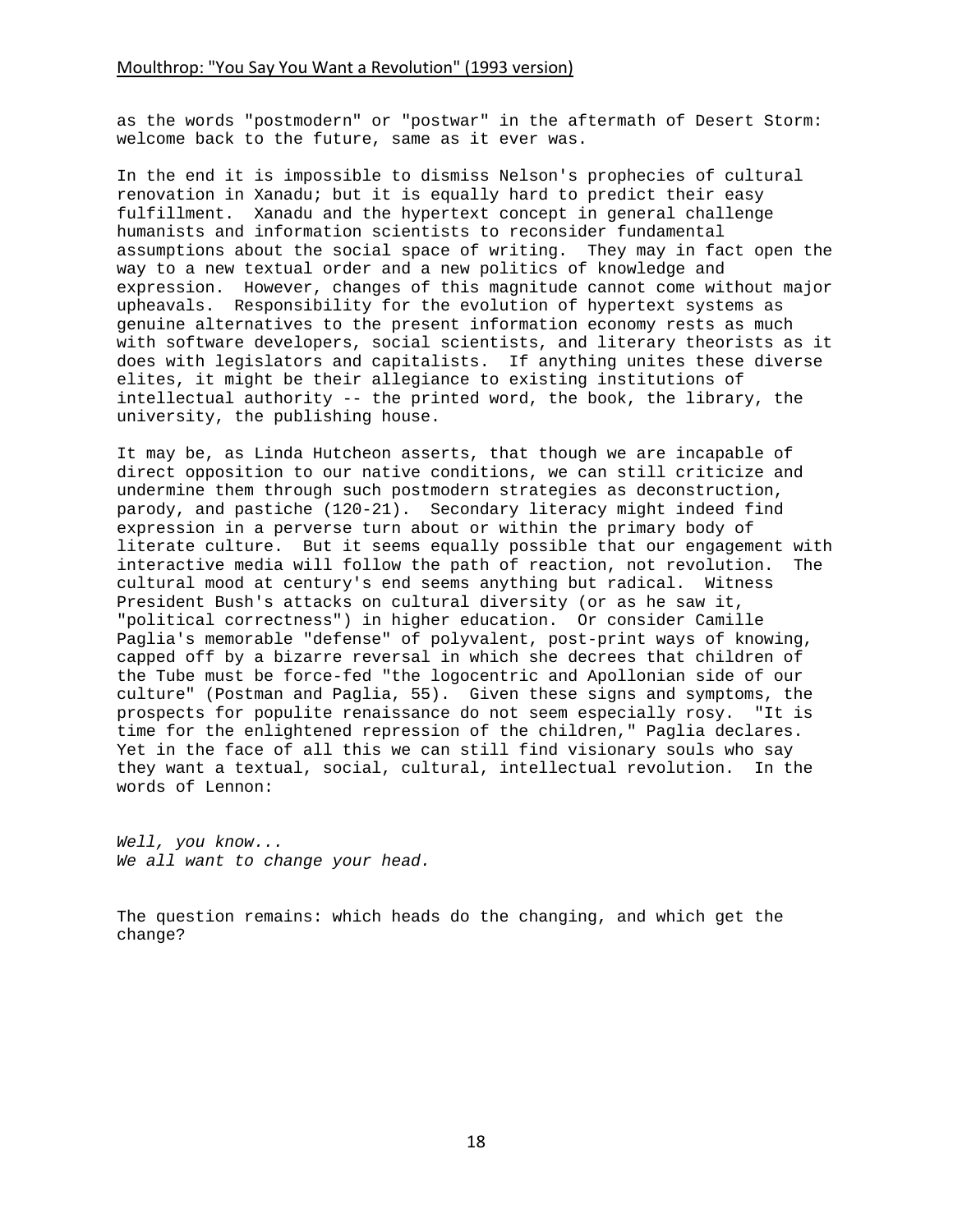WORKS CITED

Barthes, Roland. "From Work to Text." Textual Strategies: Readings in Poststructuralist Criticism. Ed. Josué Harari. Ithaca, NY: Cornell UP, 1979. 73-81.

Baudrillard, Jean. For a Critique of the Political Economy of the Sign. Trans. Charles Levin. St. Louis: Telos, 1981.

----------. Simulations. Trans. Paul Foss, Paul Patton, and Philip Beitchman. New York: Semiotext(e), 1983.

Benjamin, Walter. "The Work of Art in the Age of Mechanical Reproduction." Illuminations. Ed. Hannah Arendt. New York: Schocken, 1969. 217-52.

Bersani, Leo. "Pynchon, Paranoia, and Literature." Representations 25 (1989): 99-118.

Bolter, Jay. Writing Space: The Computer, Hypertext, and the History of Writing. Fairlawn, N.J.: Lawrence Erlbaum Associates, 1990.

Bush, Vannevar. "As We May Think." Atlantic Monthly (July, 1945): 101- 08.

Carlson, Patricia. "The Rhetoric of Hypertext." Hypermedia 2(1990): 109-31.

Conklin, Jeffrey. "Hypertext: An Introduction and Survey." Computer 20(1987): 17-41.

Coover, Robert. "The End of Books." New York Times Book Review, June 21, 1992. 1 ff.

Deleuze, Gilles and Félix Guattari. Anti-Oedipus: Capitalism and Schizophrenia. Trans. Robert Hurley, Mark Seem, Helen R. Lane. Minneapolis: University of Minnesota, 1977.

Dorfman, Ariel. The Empire's Old Clothes. New York: Pantheon, 1983.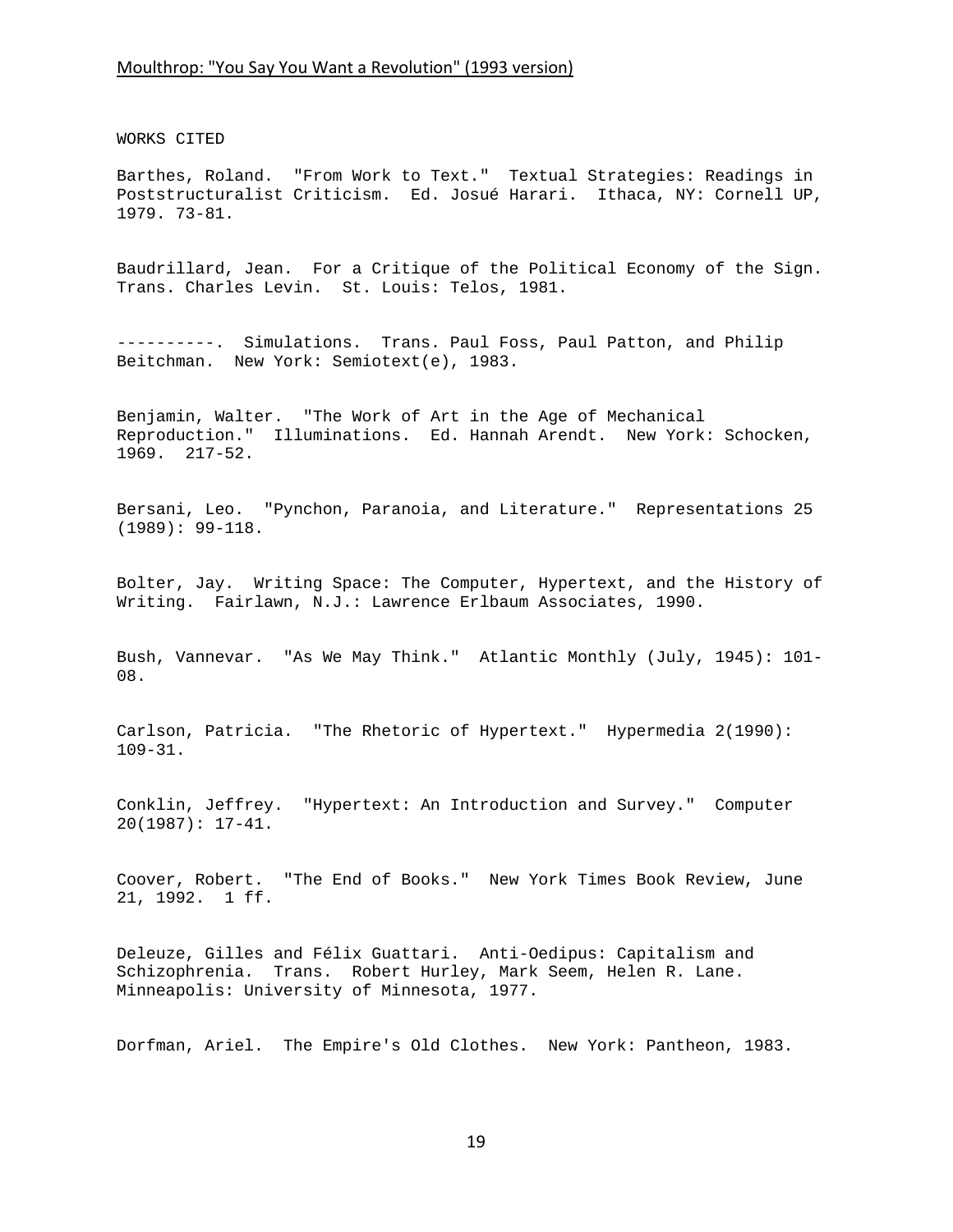Douglas, Jane Yellowlees. "Wandering through the Labyrinth: Encountering Interactive Fiction." Computers and Composition 6(1989): 93-103.

Drexler, K. Eric. Engines of Creation: The Coming Era of Nanotechnology. New York: Doubleday, 1987.

Eagleton, Terry. "Capitalism, Modernism and Postmodernism." New Left Review 152 (1985): 60-73.

Gibson, William. Neuromancer. New York: Ace, 1984.

Harpold, Terence. "The Grotesque Corpus: Hypertext as Carnival." Paper delivered at the Sixth Annual Conference on Computers in Writing, Austin, TX, May 19, 1990.

Hassan, Ihab. The Postmodern Turn: Essays in Postmodern Theory and Culture. Columbus: Ohio State, 1987.

Heim, Michael. Electric Language: a Philosophical Study of Word Processing. New Haven: Yale UP, 1987.

Hofstadter, Douglas. Gšdel, Escher, Bach: An Eternal Golden Braid. New York: Basic, 1979.

Horowitz, Irving Louis. Communicating Ideas: The Crisis of Publishing in a Post-Industrial Society. New York: Oxford UP, 1986.

Hutcheon, Linda. A Poetics of Postmodernism: History, Theory, Fiction. New York: Routledge, 1988.

Jameson, Frederic. "Postmodernism, or the Cultural Logic of Late Capitalism." New Left Review 146(1984): 53-92.

Joyce, Michael. "Siren Shapes: Exploratory and Constructive Hypertexts." Academic Computing (November, 1988): 11 ff.

Kernan, Alvin. The Death of Literature. New Haven: Yale UP, 1990.

Landow, George. Hypertext: The Convergence of Contemporary Critical Theory and Technology. Baltimore: Johns Hopkins UP, 1992.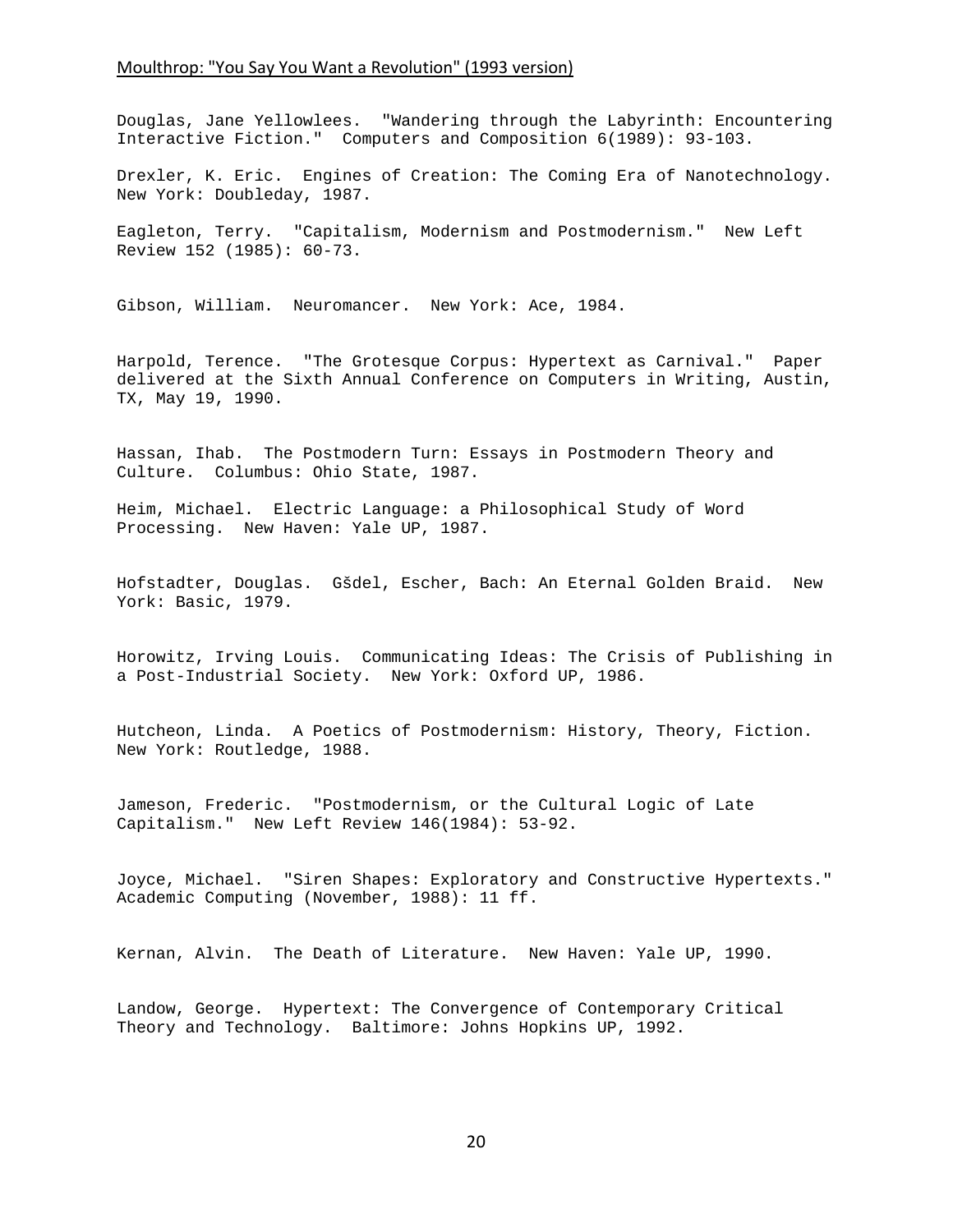Lanham, Richard. "The Electronic Word: Literary Study and the Digital Revolution." New Literary History 20(1989): 268-89.

Leary, Timothy. "The Cyberpunk: The Individual as Reality Pilot." Storming the Reality Studio: A Casebook of Cyberpunk and Postmodern Literature. Ed. Larry McCaffery. Durham: Duke UP, 1992. 245-58.

Levy, Steven. Hackers: Heroes of the Computer Revolution. New York: Dell, 1984.

----------. "The End of Literature: Multimedia is Television's Insidious Offspring." Macworld (June, 1990): 51+.

---------- ."In the Realm of the Censor: The Online Service Prodigy Tells its Users to Shut Up and Shop." Macworld (January, 1991): 69+.

Lyotard, Jean François. The Postmodern Condition: A Report on Knowledge. Trans. Geoff Bennington and Brian Massumi. Minneapolis: University of Minnesota, 1984.

McCorduck, Pamela. The Universal Machine: Confessions of a Technological Optimist. New York: McGraw-Hill, 1985.

McHoul, Alec and David Wills. Writing Pynchon: Strategies in Fictional Analysis. Urbana: University of Illinois, 1990.

McLuhan, H. Marshall. Understanding Media: The Extensions of Man. New York: McGraw-Hill, 1964.

McLuhan, H. Marshall and Eric McLuhan. Laws of Media: The New Science. Toronto: University of Toronto, 1988.

Nelson, Theodor Holm. Computer Lib/Dream Machines. Redmond, WA: Tempus Books, 1987.

----------. Literary Machines. Sausalito, CA: Mindful, 1990.

----------. "How Hypertext (Un)does the Canon." Paper delivered at the Modern Language Association Convention, Chicago, December 28, 1990.

Ong, Walter. Orality and Literacy: The Technologizing of the Word. New York: Methuen, 1982.